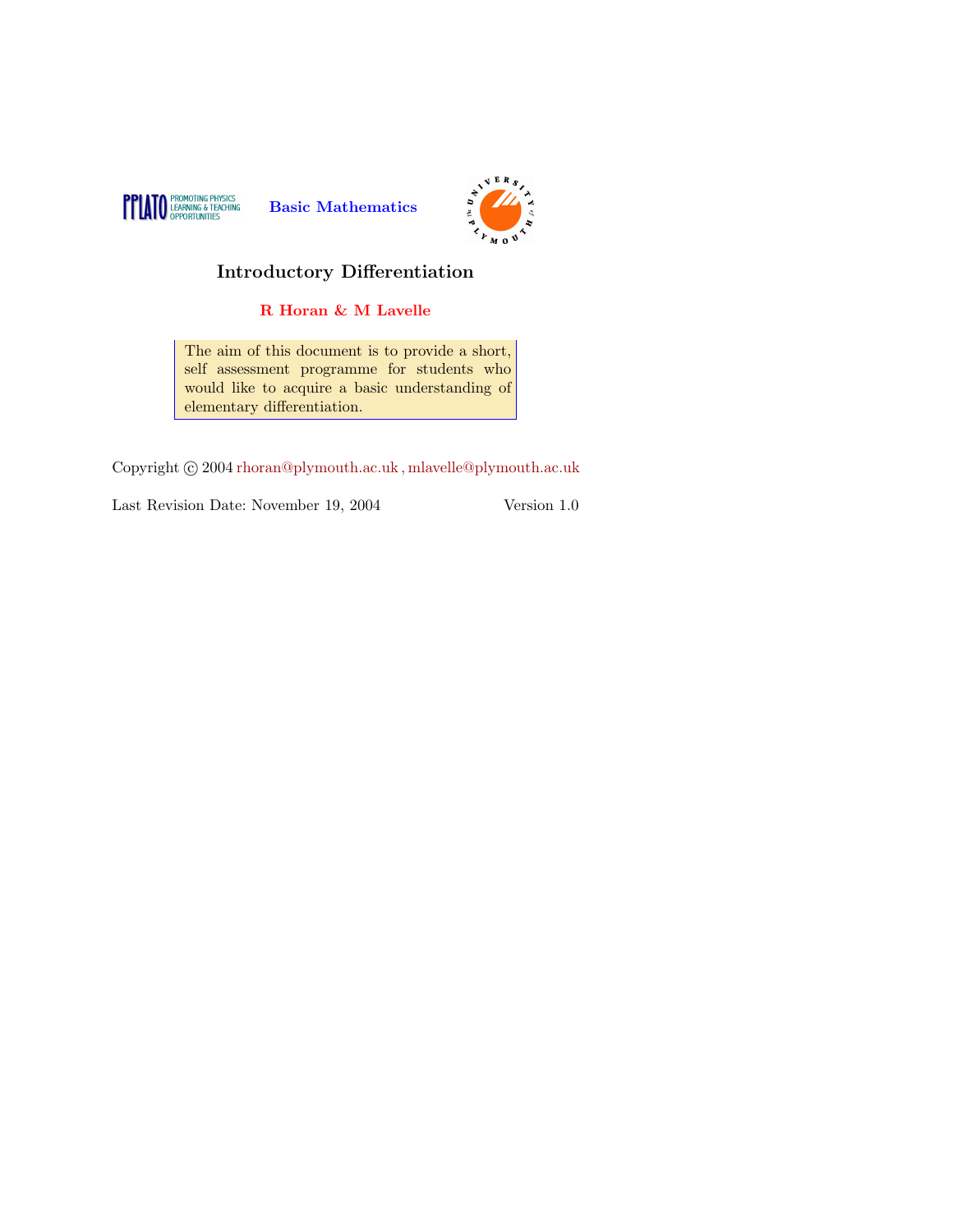# Table of Contents

- 1. Rates of Change (Introduction)
- 2. Rates of Change (Continued)
- 3. The Derivative as a Limit
- 4. Differentiation
- 5. Quiz on Differentiation Solutions to Exercises [Solutions to Quizzes](http://www.plymouth.ac.uk/mathaid)

The full range of these packages and some instructions, should they be required, can be obtained from our web page Mathematics Support Materials.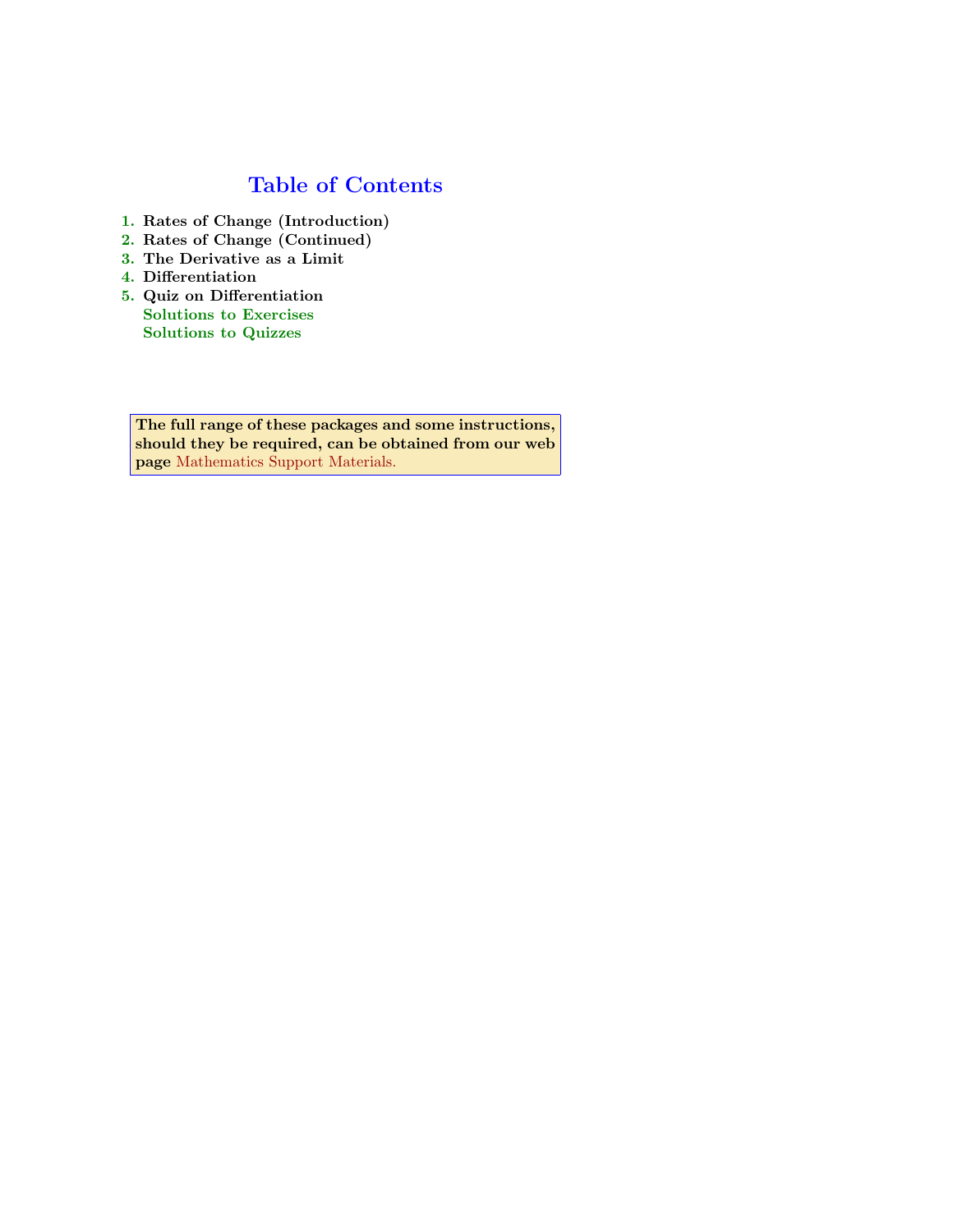# 1. Rates of Change (Introduction)

Differentiation is concerned with the *rate of change* of one quantity with respect to another quantity.

### Example 1

If a ball is thrown vertically upward with a speed of  $10 \text{ ms}^{-1}$  then the height of the ball, in metres, after  $t$  seconds is approximately

 $h(t) = 10t - 5t^2$ .

Find the average speed of the ball during the following time intervals. (a) from  $t = 0.25$  s to  $t = 1$  s, (b) from  $t = 0.25$  s to  $t = 0.5$  s. Solution Average speed is  $v_{\text{average}} = \frac{\text{distance trace}}{\text{time taken}}$ distance travelled

(a) The average speed from 
$$
t = 0.25
$$
 s to  $t = 1$  s is  
\n
$$
\frac{h(1) - h(0.25)}{1 - 0.25} = \frac{(10 \times 1 - 5 \times 1^2) - (10 \times 0.25 - 5 \times 0.25^2)}{1 - 0.25}
$$
\n
$$
= \frac{5 - 2.1875}{0.75} = 3.75 \text{ ms}^{-1}.
$$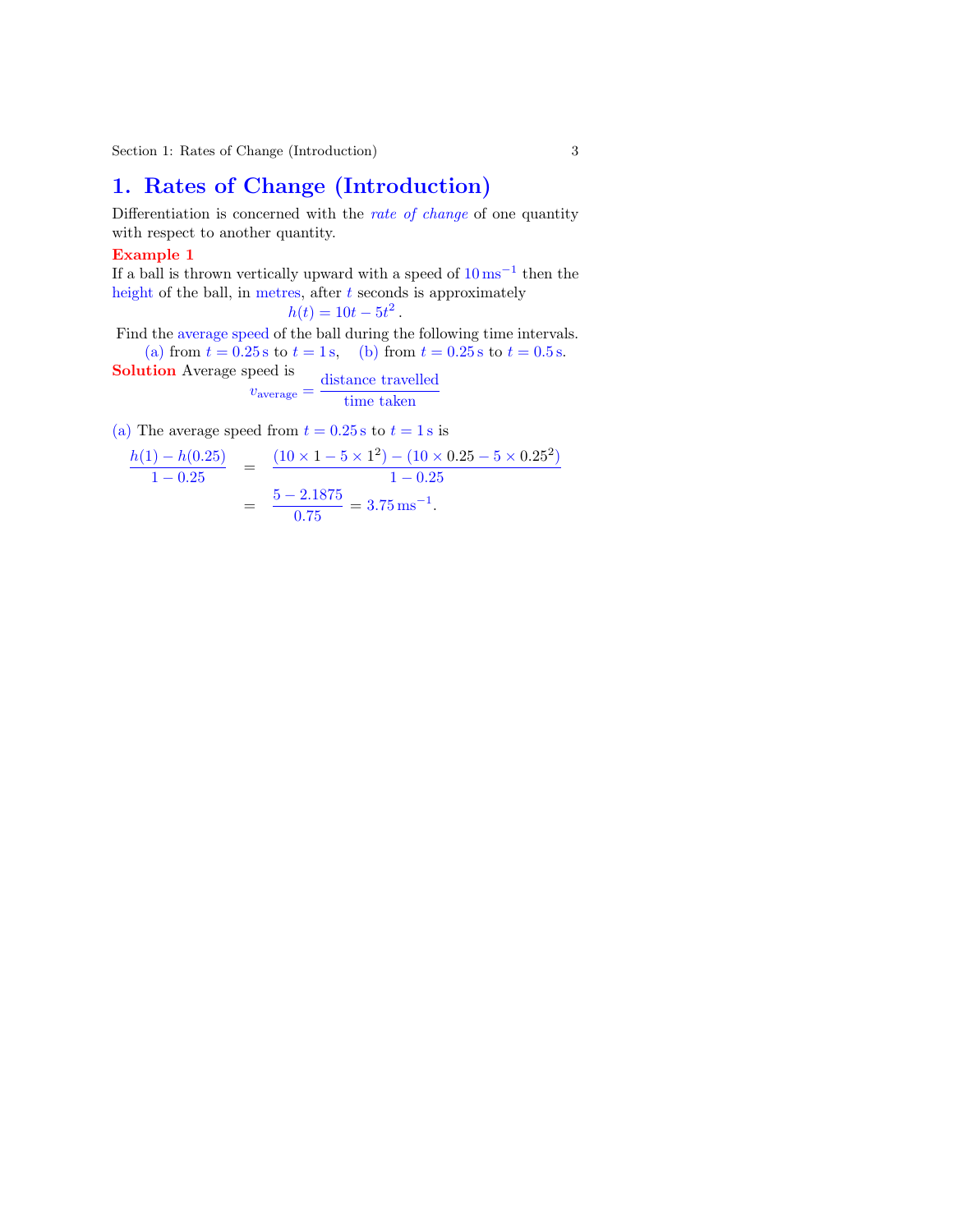<span id="page-3-0"></span>Section 1: Rates of Change (Introduction) 4

(b) The average speed from  $t = 0.25$  s to  $t = 0.5$  s is

$$
\frac{h(0.5) - h(0.25)}{0.5 - 0.25} = \frac{(10 \times 0.5 - 5 \times 0.5^2) - (10 \times 0.25 - 5 \times 0.25^2)}{0.5 - 0.25}
$$

$$
= \frac{3.75 - 2.1875}{0.25} = 6.25 \text{ ms}^{-1}.
$$

Exercise 1. Referring to example 1, find the average speed of the ball during the following time intervals. (Click on the green letters for solutions.)

(a) From  $t = 0.25$  s to  $t = 0.375$  s, (b) From  $t = 0.25$  s to  $t = 0.3125$  s, (c) From  $t = 0.25$  s to  $t = 0.251$  s, (d) From  $t = 0.25$  s to  $t = 0.2501$  s.

Quiz Which of the following is a good choice for the speed of the ball when  $t = 0.25$  s?

(a)  $7.52 \text{ ms}^{-1}$  (b)  $7.50 \text{ ms}^{-1}$  (c)  $7.499 \text{ ms}^{-1}$  (d)  $7.49 \text{ ms}^{-1}$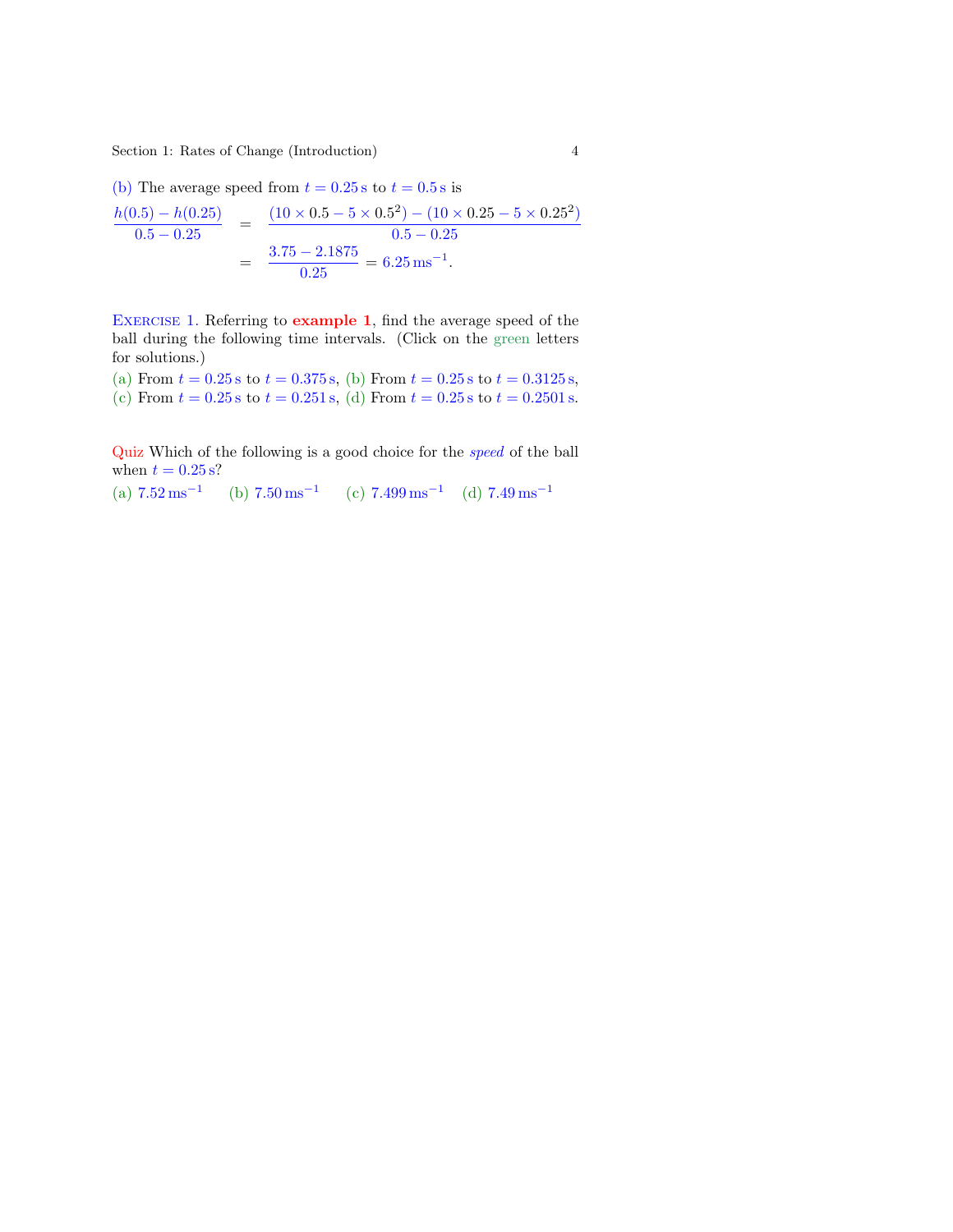# 2. Rates of Change (Continued)

In the previous section the *speed* of the ball was found at  $t = 0.25$  s. The next example gives the *general solution* to this problem. Example 2

If, as in **example 1**, the height of a ball at time  $t$  is given by  $h(t) = 10t - 5t^2$ , then find the following :

(a) the average speed of the ball over the time interval from t to  $t+\delta t$ . (b) the *limit* of this average as  $\delta t \rightarrow 0$ .

### Solution

(a) The height at time  $t + \delta t$  is  $h(t + \delta t)$  and the height at time t is h(t). The difference in heights is  $h(t+\delta t) - h(t)$  and the time interval is  $\delta t$ .

$$
h(t + \delta t) - h(t) = [10(t + \delta t) - 5(t + \delta t)^{2}] - [10t - 5t^{2}]
$$
  
= 
$$
[10t + 10\delta t - 5(t^{2} + 2t\delta t + (\delta t)^{2}] - [10t - 5t^{2}]
$$
  
= 
$$
10\delta t - 10t\delta t - 5(\delta t)^{2}
$$
  
= 
$$
\delta t[10 - 10t - 5\delta t].
$$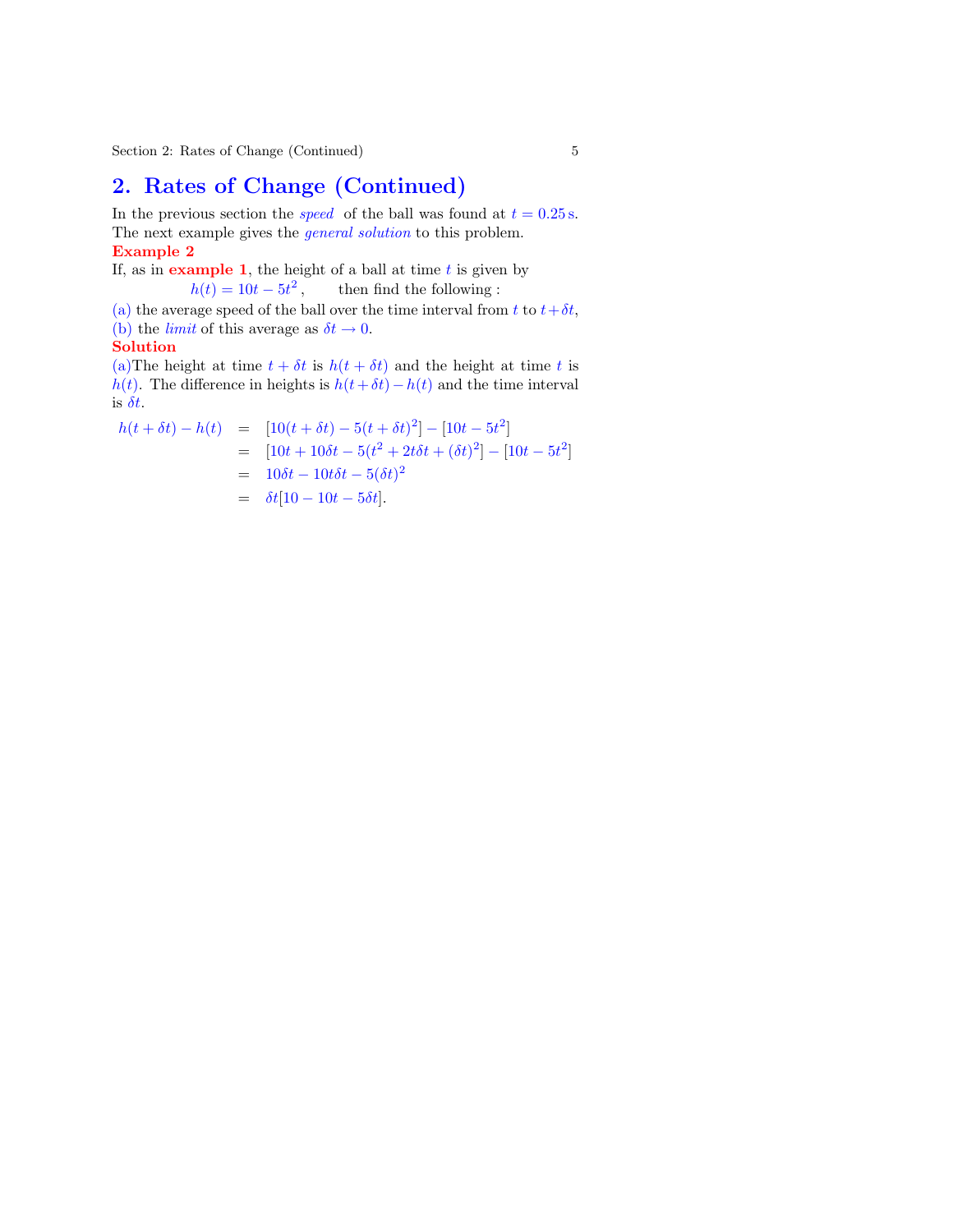Section 2: Rates of Change (Continued) 6

The required average speed of the ball at time  $t$  is thus

$$
\frac{h(t+\delta t) - h(t)}{\delta t} = \frac{\delta t[10 - 10t - 5\delta t]}{\delta t}
$$

$$
= 10 - 10t - 5\delta t,
$$

after cancelling the  $\delta t$ .

(b) As  $\delta t$  gets *smaller*, i.e.  $\delta t \rightarrow 0$ , the last term becomes negligible and the *instantaneous speed* at time t is  $v(t)$ , where

 $v(t) = 10 - 10t$  is the speed of the ball at time t.

Exercise 2. Referring to the solution of example 2, find the speed of the particle when  $t = 0.25$  s. (Click on exercise 2 for the solution.)

To recap, the speed  $v(t)$  is obtained from the height  $h(t)$  as

$$
v(t) = \lim_{\delta t \to 0} \left[ \frac{h(t + \delta t) - h(t)}{\delta t} \right].
$$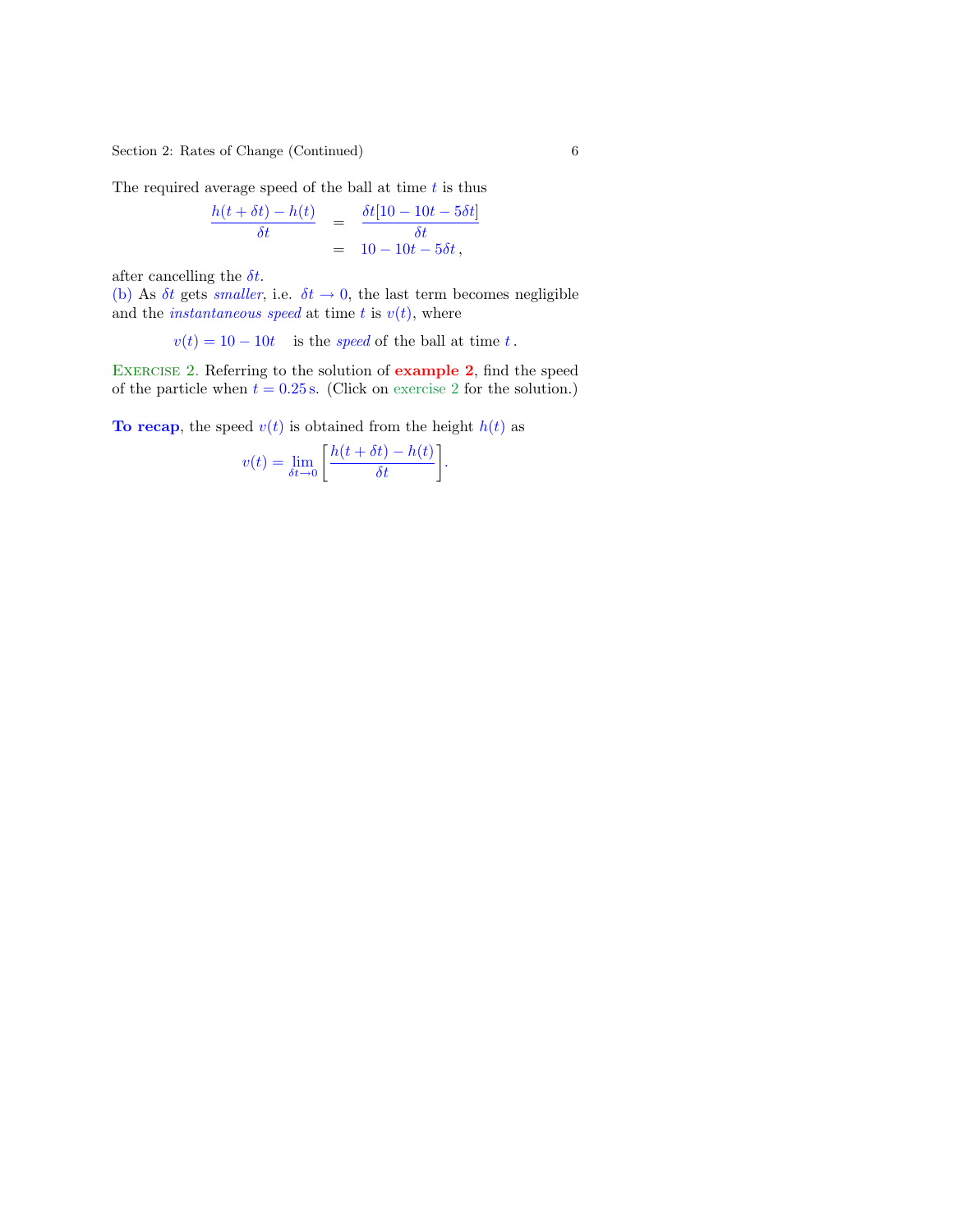## 3. The Derivative as a Limit

The diagram shows a function  $y = f(x)$ . The straight line AB has gradient BC/CA. As the point B moves along the curve toward A, the straight line AB tends toward the tangent to the curve at A. At the same time, the value of the gradient BC/CA tends toward the gradient of the tangent to the curve at A.

From diagram 1

Define



The limit,  $dy/dx$ , is called the *derivative* of the function  $f(x)$ . Its value is the *gradient of the tangent* to the curve at the point  $A(x, y)$ .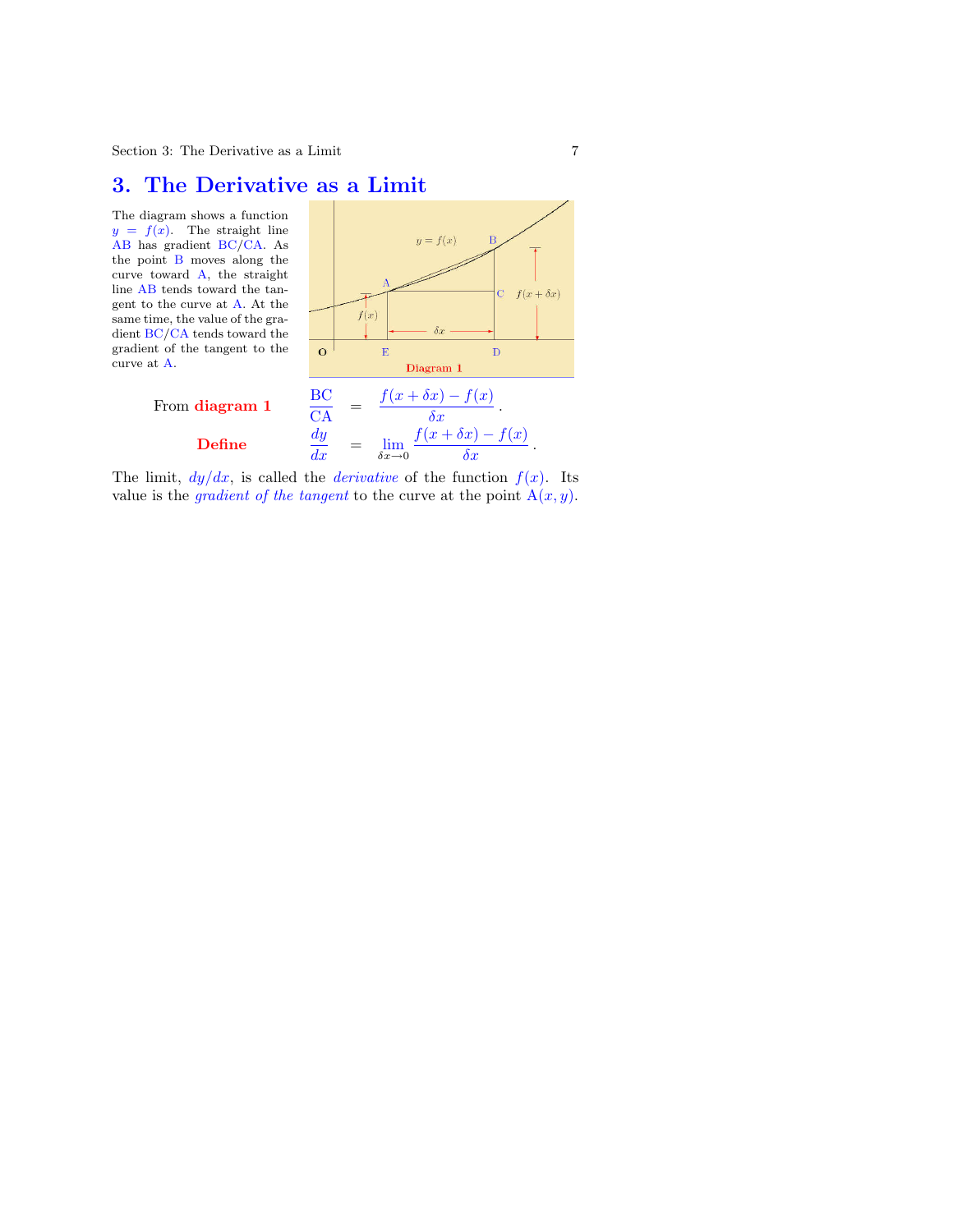### Example 3

Find the derivative of the function  $y = x^3$ . Solution

For this problem  $y = f(x) = x^3$  so the derivative is

$$
\frac{dy}{dx} = \lim_{\delta x \to 0} \frac{f(x + \delta x) - f(x)}{\delta x} = \lim_{\delta x \to 0} \frac{(x + \delta x)^3 - x^3}{\delta x}
$$

The numerator of this is

$$
(x + \delta x)^3 - x^3 = (x^3 + 3x^2\delta x + 3x\delta x^2 + \delta x^3) - x^3
$$
  
\n
$$
= 3x^2\delta x + 3x\delta x^2 + \delta x^3
$$
  
\n
$$
= \delta x(3x^2 + 3x\delta x + \delta x^2).
$$
  
\nThen 
$$
\frac{dy}{dx} = \lim_{\delta x \to 0} \frac{\delta x(3x^2 + 3x\delta x + \delta x^2)}{\delta x}
$$
  
\n
$$
= \lim_{\delta x \to 0} (3x^2 + 3x\delta x + \delta x^2)
$$
  
\nThe derivative is thus  $\frac{dy}{dx} = 3x^2$ .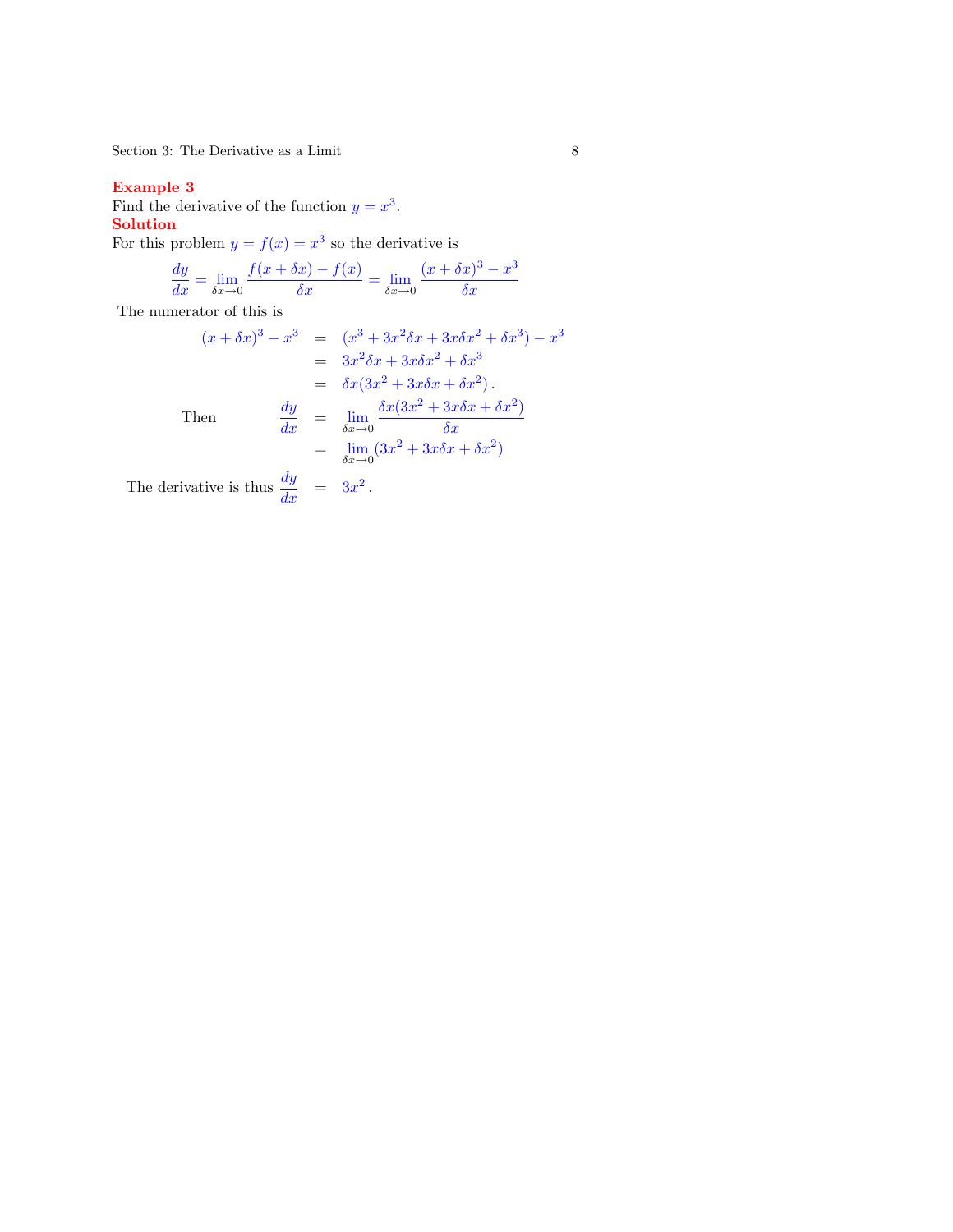Section 3: The Derivative as a Limit  $9$ 

EXERCISE 3. For each of the following functions, use the technique of example 3 to find the derivative of the function. (Click on the green letters for solutions.)

(a) 
$$
y = x
$$
, (b)  $y = x^2$ , (c)  $y = 1$ .

### Example 4

Find the gradient of the tangent to the curve  $y = x^3$  at the point on the curve when  $x = 2$ .

### Solution

From example 3, the derivative of this function is

$$
\frac{dy}{dx} = 3x^2.
$$

The gradient of the tangent to the curve when  $x = 2$  is

$$
\left. \frac{dy}{dx} \right|_{x=2} = 3(2)^2 = 12 \,,
$$

where the symbol  $\frac{dy}{dx}$  $\Big|_{x=2}$ is the function  $\frac{dy}{dx}$  evaluated at  $x = 2$ .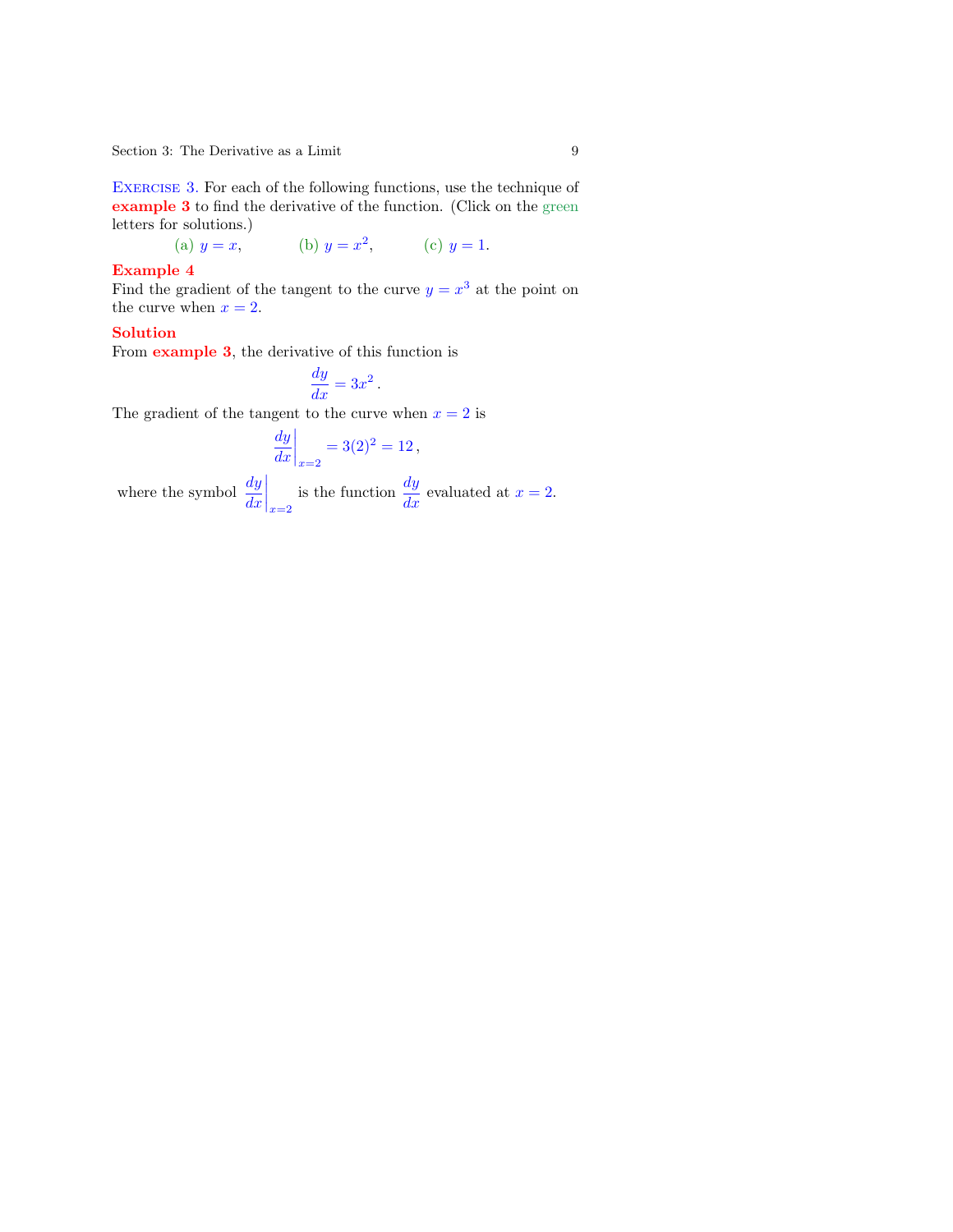<span id="page-9-0"></span>Section 3: The Derivative as a Limit 10

EXERCISE 4. Find the gradient of the tangent to each of the following functions at the indicated points. (Click on green letters for solutions.)

- (a)  $y = x$  at the point with coordinates  $(2, 2)$ ,
- (b)  $y = x^2$  at the point with coordinates  $(3, 9)$ ,
- (c)  $y = 1$  at the point with coordinates  $(27, 1)$ .

Quiz Referring to example 3 and exercise 3, which of the following is the most likely choice for the derivative of the function  $y = x^4$ ?  $(a)$  4 $x^3$ (b)  $3x^3$  $(c)$  4 $x^4$ (d)  $3x^4$ 

Although the derivative of a function has been described in terms of a limiting process, it is not necessary to proceed in this fashion for each function. The derivatives for certain standard functions, and the rules of differentiation, are well known. The application of these rules, which is part of the discipline known as *calculus*, is the subject of the rest of this package.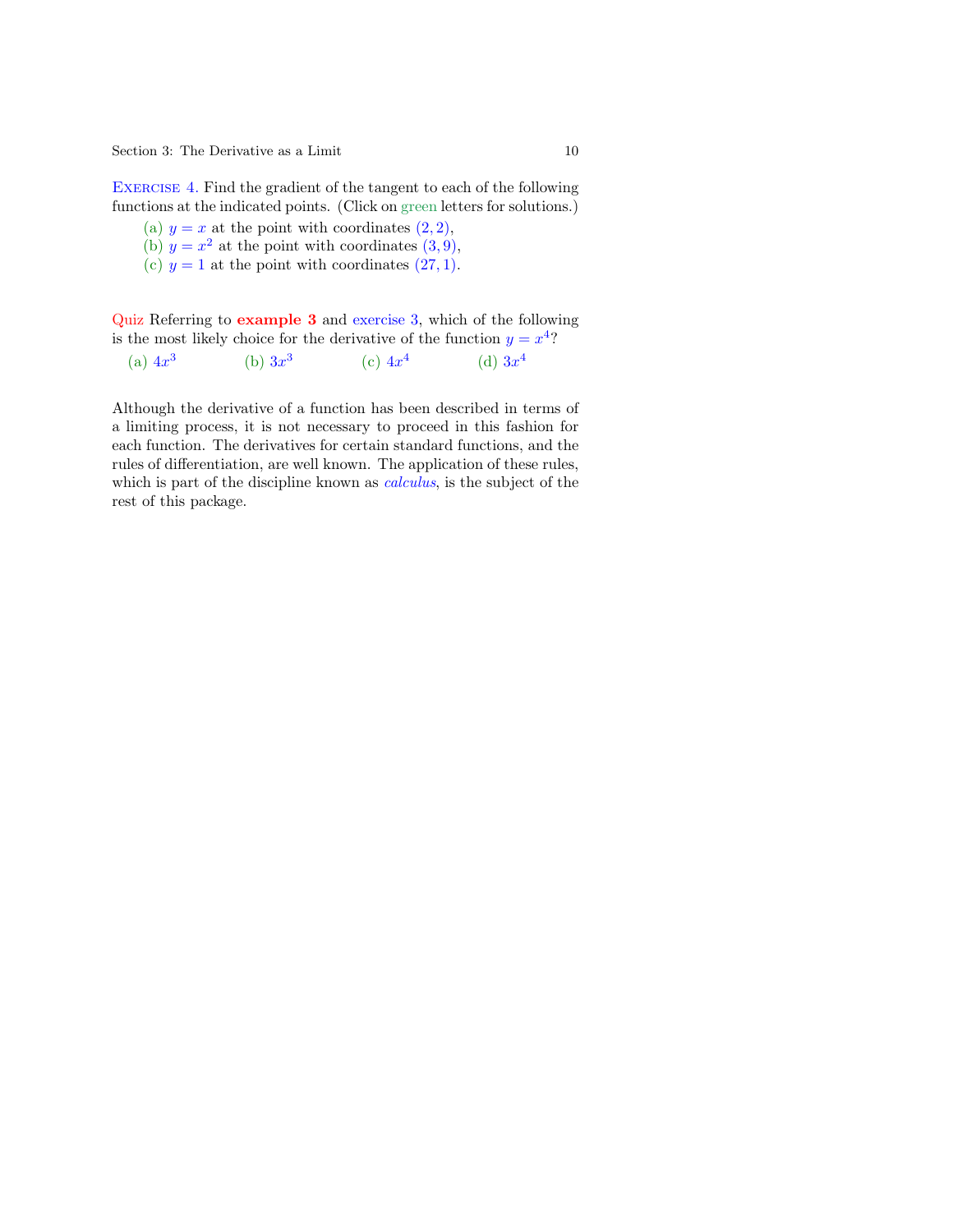# 4. Differentiation

The following table lists, *without proof*, the derivatives of some wellknown functions. Throughout,  $\alpha$  is a constant.

|  | $ax^n$ | $\sin(ax)$ | cos(ax)                                                                | $e^{ax}$ $\ln(ax)$ |
|--|--------|------------|------------------------------------------------------------------------|--------------------|
|  |        |            | $\frac{dy}{dx}$   $nax^{n-1}$   $a\cos(ax)$   $-a\sin(ax)$   $ae^{ax}$ |                    |

Here are two more useful rules of differentiation. They follow from the definition of differentiation but are stated without proof. If a is any constant and  $u, v$  are two functions of x, then

$$
\frac{d}{dx}(u+v) = \frac{du}{dx} + \frac{dv}{dx}
$$

$$
\frac{d}{dx}(au) = a\frac{du}{dx}
$$

The use of these rules is illustrated on the next page.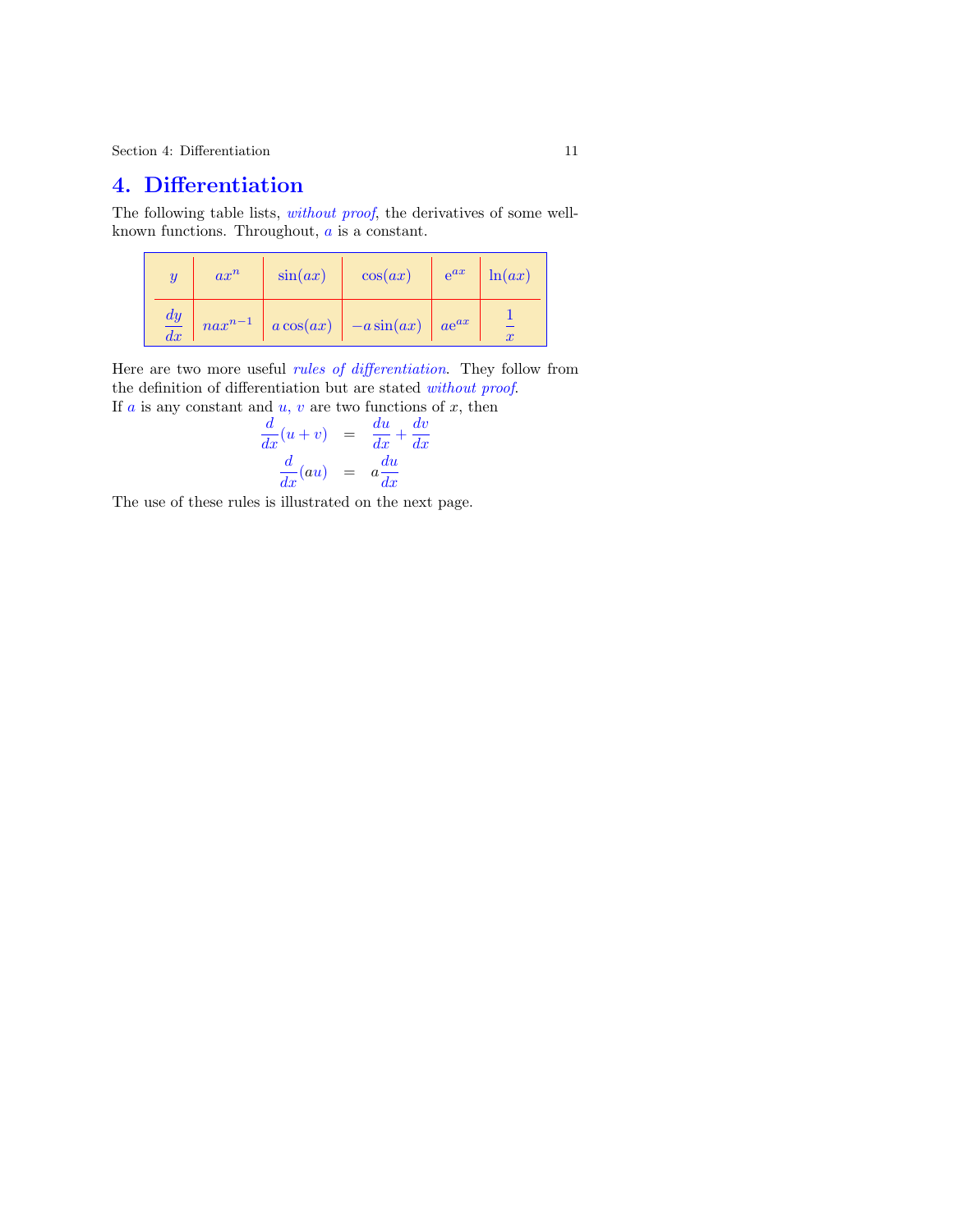### Example 5

For each of the following functions, find  $\frac{dy}{dx}$ .

(a) 
$$
y = x^2 + 4x^3
$$
, (b)  $y = 5x^2 + \frac{1}{x}$ , (c)  $y = 5\sqrt{x} + \frac{3}{x^2} - 6x$ .

#### Solution

(a) Using the rules of differentiation

$$
y = x2 + 4x3
$$
  
\n
$$
\frac{dy}{dx} = \frac{d}{dx}(x^{2}) + \frac{d}{dx}(4x^{3})
$$
  
\n
$$
= 2x + 3 \times 4x^{2} = 2x + 12x^{2}
$$

(b) Before proceeding, note that  $1/x = x^{-1}$  (see the package on **powers**). The function may now be written as

$$
y = 5x^2 + \frac{1}{x} = 5x^2 + x^{-1}
$$

and the rules can now be applied.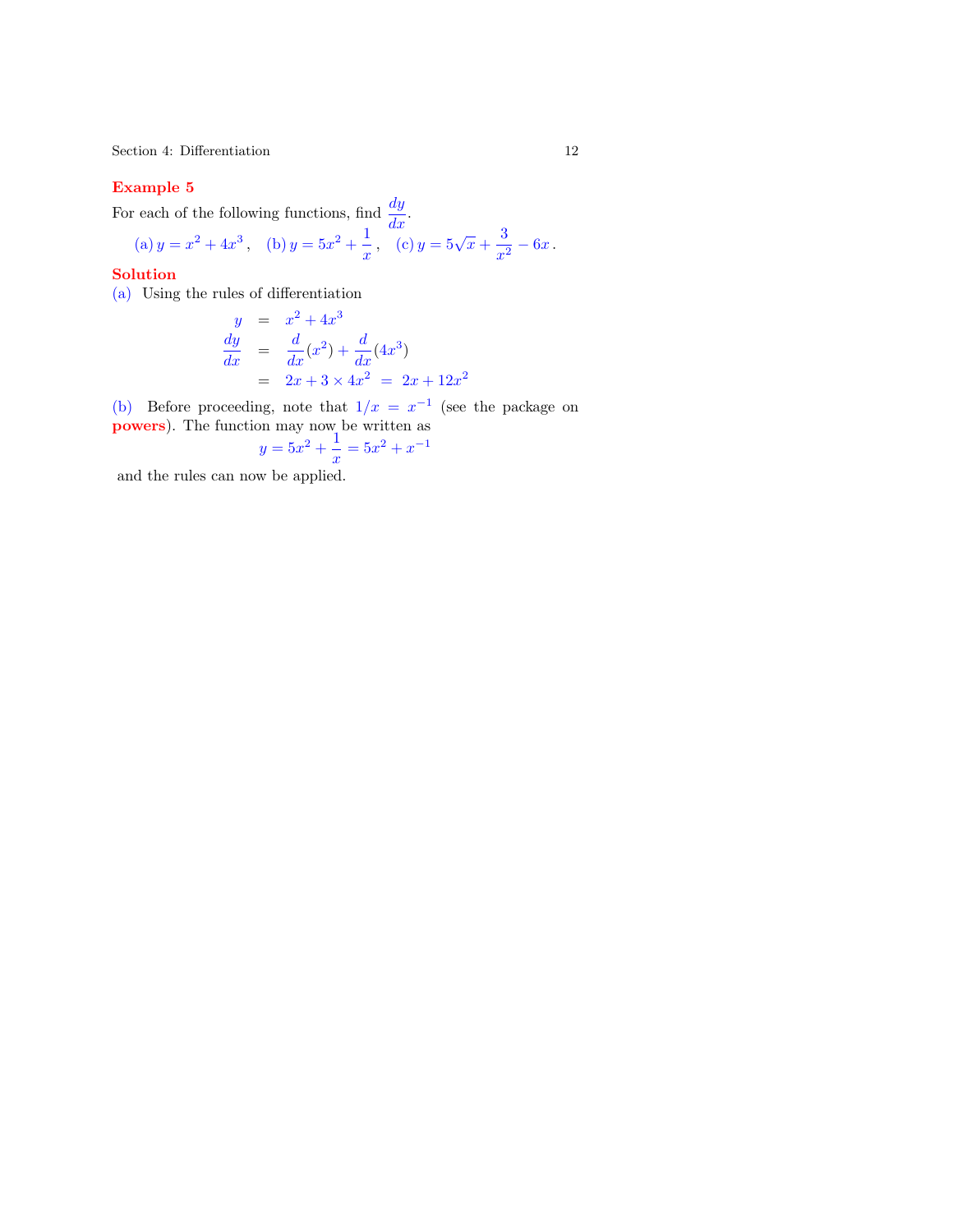Section 4: Differentiation 13

(b)(continued)  
\n
$$
\begin{array}{rcl}\ny & = & 5x^2 + x^{-1} \\
\frac{dy}{dx} & = & \frac{d}{dx}(5x^2) + \frac{d}{dx}(x^{-1}) \\
& = & 2 \times 5x + (-1)x^{-2} \\
& = & 10x - \frac{1}{x^2}\n\end{array}
$$

(c) From the package on **powers**,  $\sqrt{x} = x^{\frac{1}{2}}$ , so

$$
y = 5x^{\frac{1}{2}} + 3x^{-2} - 6x
$$
  
\n
$$
\frac{dy}{dx} = \frac{d}{dx}(5x^{\frac{1}{2}}) + \frac{d}{dx}(3x^{-2}) - \frac{d}{dx}(6x)
$$
  
\n
$$
= \frac{1}{2} \times 5(x^{-\frac{1}{2}}) + (-2) \times 3(x^{-3}) - 6
$$
  
\n
$$
= \frac{5}{2}x^{-\frac{1}{2}} - 6x^{-3} - 6 = \frac{5}{(2x^{\frac{1}{2}})} - \frac{6}{(x^3)} - 6
$$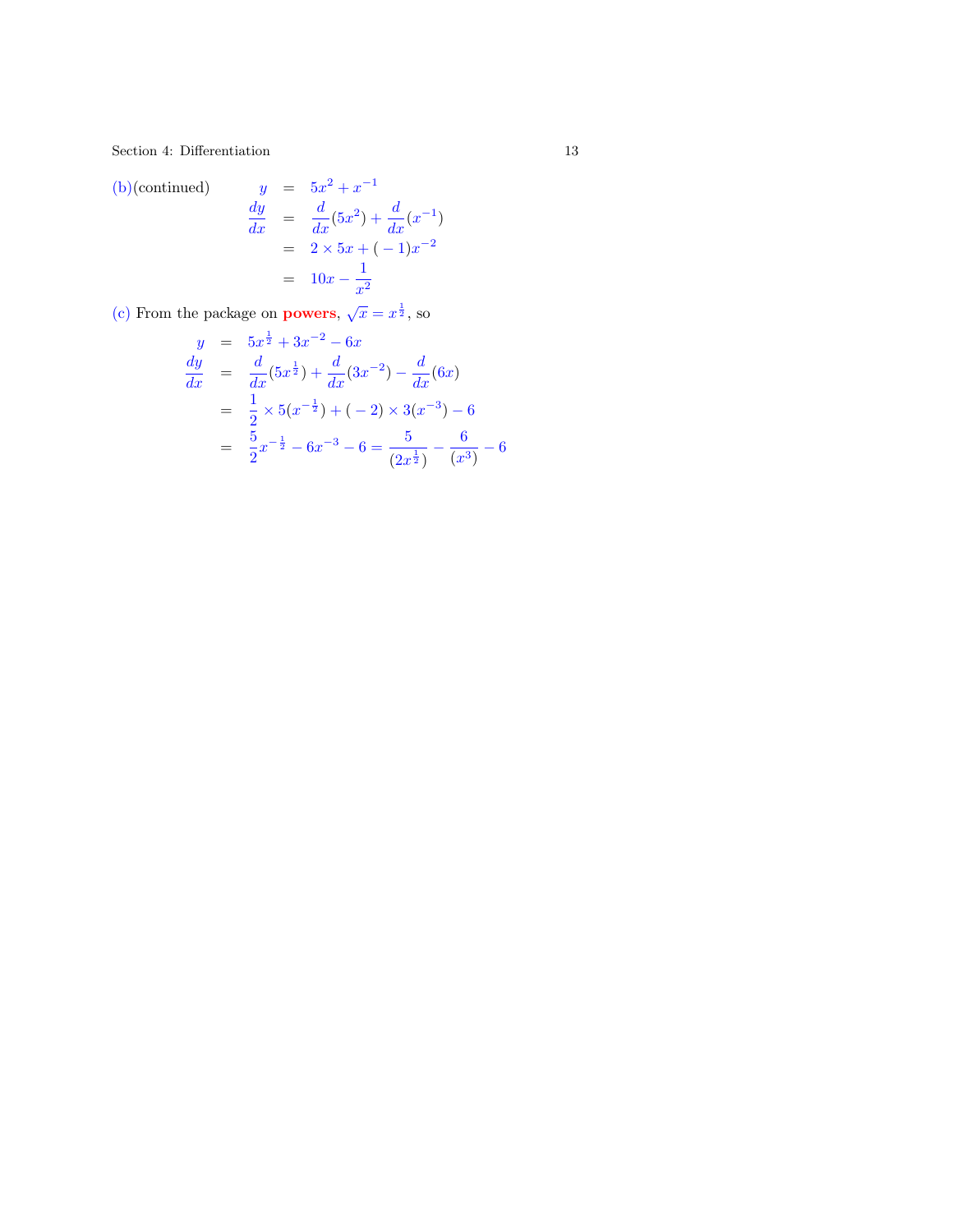Section 4: Differentiation 14

EXERCISE 5. Find  $dy/dx$  for each of the following functions. (Click on the green letters for solutions.)

(a)  $y = 3x^4 + 4x^5$  (b)  $y = 2\sqrt{x}$ , (c)  $y = \frac{4}{3}$  $\frac{4}{x^3} - 3\sqrt[3]{x}.$ 

**Example 5** Find  $\frac{dy}{dw}$  if  $y = 2\sin(3w) - 3\cos(4w) + e^{4w}$ . Solution Using the rules

$$
\frac{dy}{dw} = 2\frac{d}{dw}(\sin(3w)) - 3\frac{d}{dw}(\cos(4w)) + \frac{d}{dw}(e^{4w})
$$
  
= 2(3 cos(3w)) - 3(-4 sin(4w)) + 4e^{4w}  
= 6 cos(3w) + 12 sin(4w) + 4e^{4w}

EXERCISE 6. Find the derivative with respect to z, i.e.  $dy/dz$ , of each of the following functions. (Click on the green letters for solutions.)

(a) 
$$
y = 2\sin(\frac{1}{2}z)
$$
, (b)  $y = \frac{4}{z} - 3\ln(4z)$ ,  
(c)  $y = 2\ln(7z) + 3\cos(2z)$ , (d)  $y = e^{3z} - 3e^{z}$ .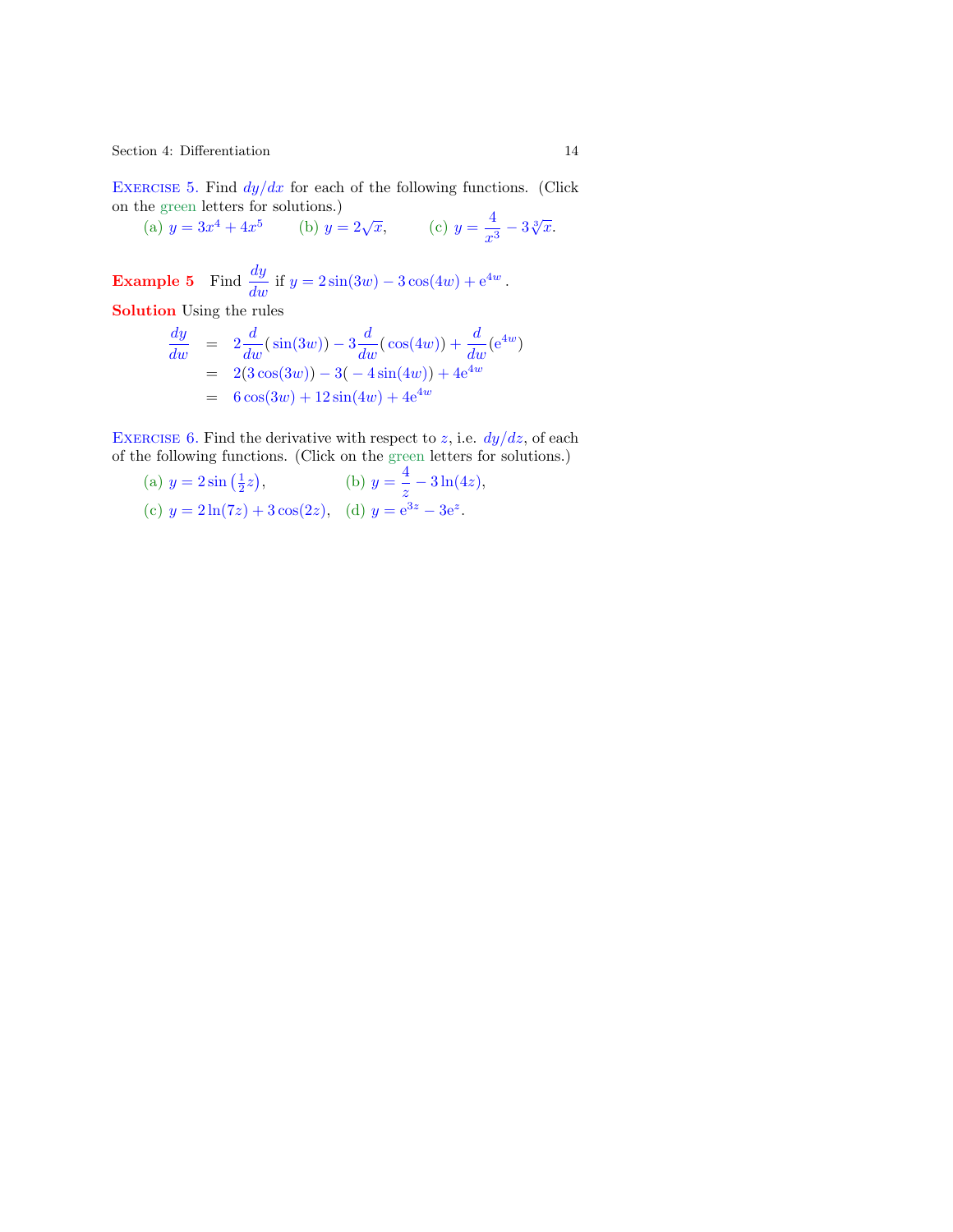Section 5: Quiz on Differentiation 15

# 5. Quiz on Differentiation

Begin Quiz Choose  $\frac{dy}{dx}$  for each of the following functions.

1. 
$$
y = 4x^{-3} - 2\sin(x)
$$
  
\n(a)  $-12x^{-2} - 2\cos(x)$ , (b)  $-12x^{-4} - 2\cos(x)$ ,  
\n(c)  $-12x^{-2} + 2\cos(x)$ , (d)  $-12x^{-4} + 2\cos(x)$ .  
\n2.  $y = 3x^{\frac{1}{3}} + 4x^{-\frac{1}{4}}$   
\n(a)  $3x^{\frac{2}{3}} - 4x^{-\frac{5}{4}}$ , (b)  $x^{-\frac{2}{3}} - x^{-\frac{5}{4}}$ ,  
\n(c)  $9x^{\frac{2}{3}} - 4x^{-\frac{5}{4}}$ , (d)  $x^{-\frac{1}{3}} - x^{-\frac{5}{4}}$ .  
\n3.  $y = 2e^{-2x} + 5\ln(2x)$   
\n(a)  $e^{-2x} + \frac{5}{x}$ , (b)  $e^{-2x} + \frac{10}{x}$ ,  
\n(c)  $-4e^{-2x} + \frac{5}{x}$ , (d)  $-4e^{-2x} + \frac{10}{x}$ .  
\nEnd Quiz **Score**. Correct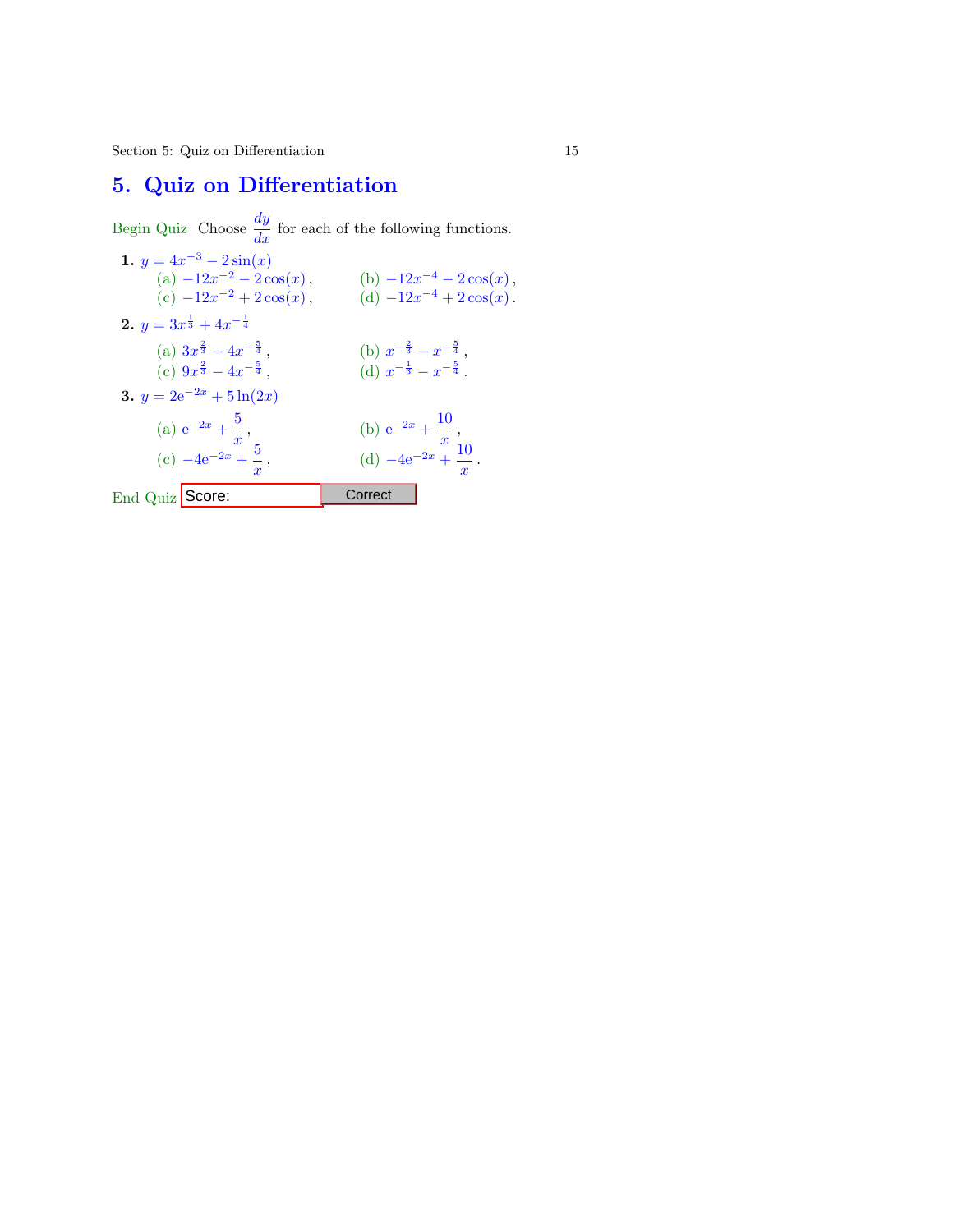# Solutions to Exercises

**Exercise 1(a)** The average speed from  $t = 0.25$  s to  $t = 0.375$  s is

$$
\frac{h(0.375) - h(0.25)}{0.375 - 0.25} =
$$
\n
$$
= \frac{(10 \times 0.375 - 5 \times 0.375^{2}) - (10 \times 0.25 - 5 \times 0.25^{2})}{0.375 - 0.25}
$$
\n
$$
= \frac{3.047 - 2.1875}{0.125} = 6.875 \text{ ms}^{-1}.
$$

Click on the green square to return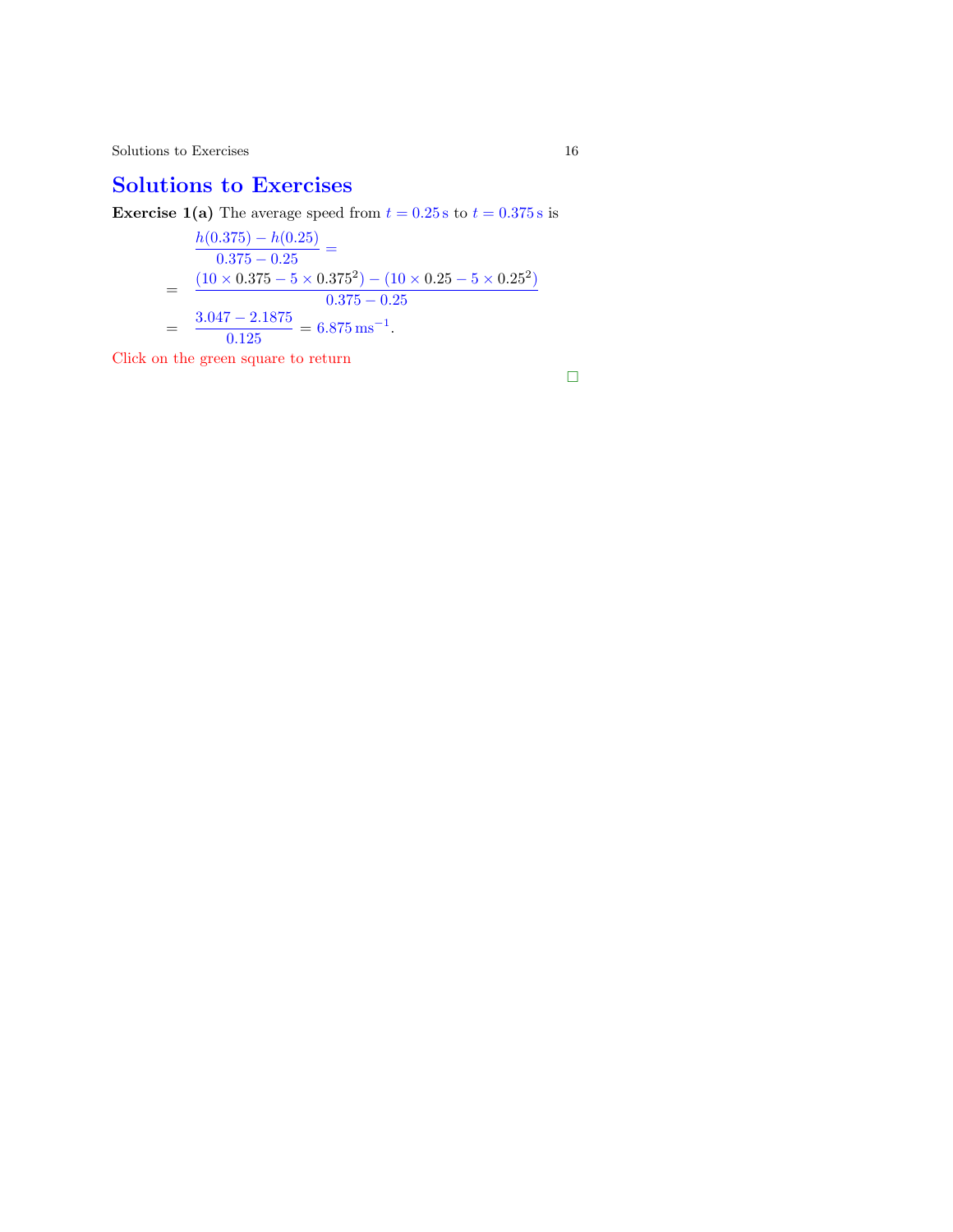<span id="page-16-0"></span> $\begin{tabular}{c} Solutions to Exercises \\ \end{tabular} \begin{tabular}{c} \textbf{17} \\ \textbf{21} \\ \textbf{32} \\ \textbf{43} \\ \textbf{54} \\ \textbf{65} \\ \textbf{76} \\ \textbf{87} \\ \textbf{98} \\ \textbf{108} \\ \textbf{117} \\ \textbf{129} \\ \textbf{130} \\ \textbf{140} \\ \textbf{150} \\ \textbf{160} \\ \textbf{17} \\ \textbf{180} \\ \textbf{190} \\ \textbf{190} \\ \textbf{190} \\ \textbf{100} \\ \textbf{10$ 

**Exercise 1(b)** The average speed from  $t = 0.25$  s to  $t = 0.3125$  s is

$$
\frac{h(0.3125) - h(0.25)}{0.3125 - 0.25} =
$$
\n
$$
= \frac{(10 \times 0.3125 - 5 \times 0.3125^{2}) - (10 \times 0.25 - 5 \times 0.25^{2})}{0.3125 - 0.25}
$$
\n
$$
= \frac{3.047 - 2.1875}{0.0625} = 7.1875 \text{ ms}^{-1}.
$$

Click on the green square to return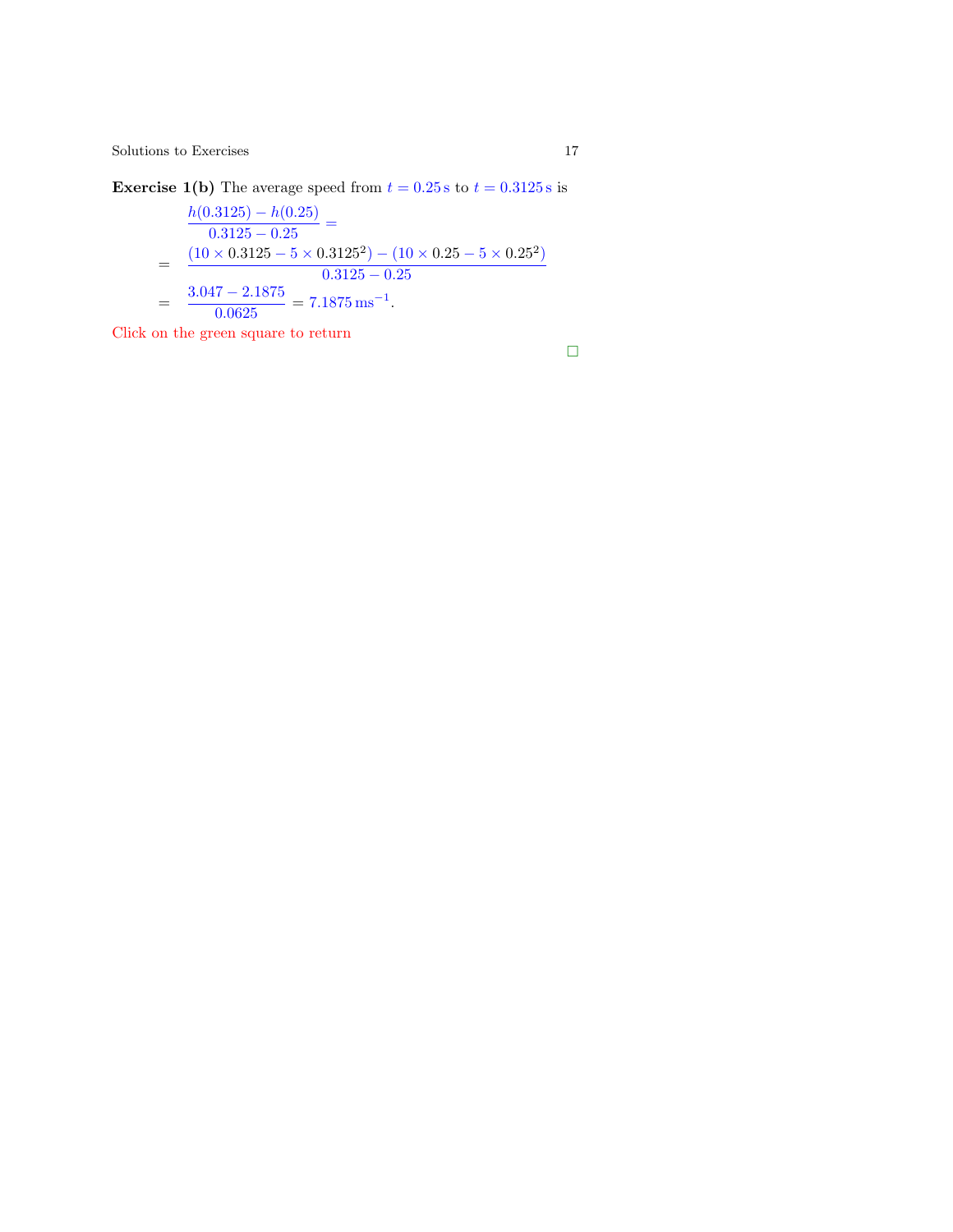**Exercise 1(c)** The average speed from  $t = 0.25$  $t = 0.25$  $t = 0.25$  s to  $t = 0.251$  s is

$$
\frac{h(0.251) - h(0.25)}{0.251 - 0.25} =
$$
\n
$$
= \frac{(10 \times 0.251 - 5 \times 0.251^{2}) - (10 \times 0.25 - 5 \times 0.25^{2})}{0.251 - 0.25}
$$
\n
$$
= \frac{3.047 - 2.1875}{0.001} = 7.495 \,\text{ms}^{-1}.
$$

Click on the green square to return  $\hfill\Box$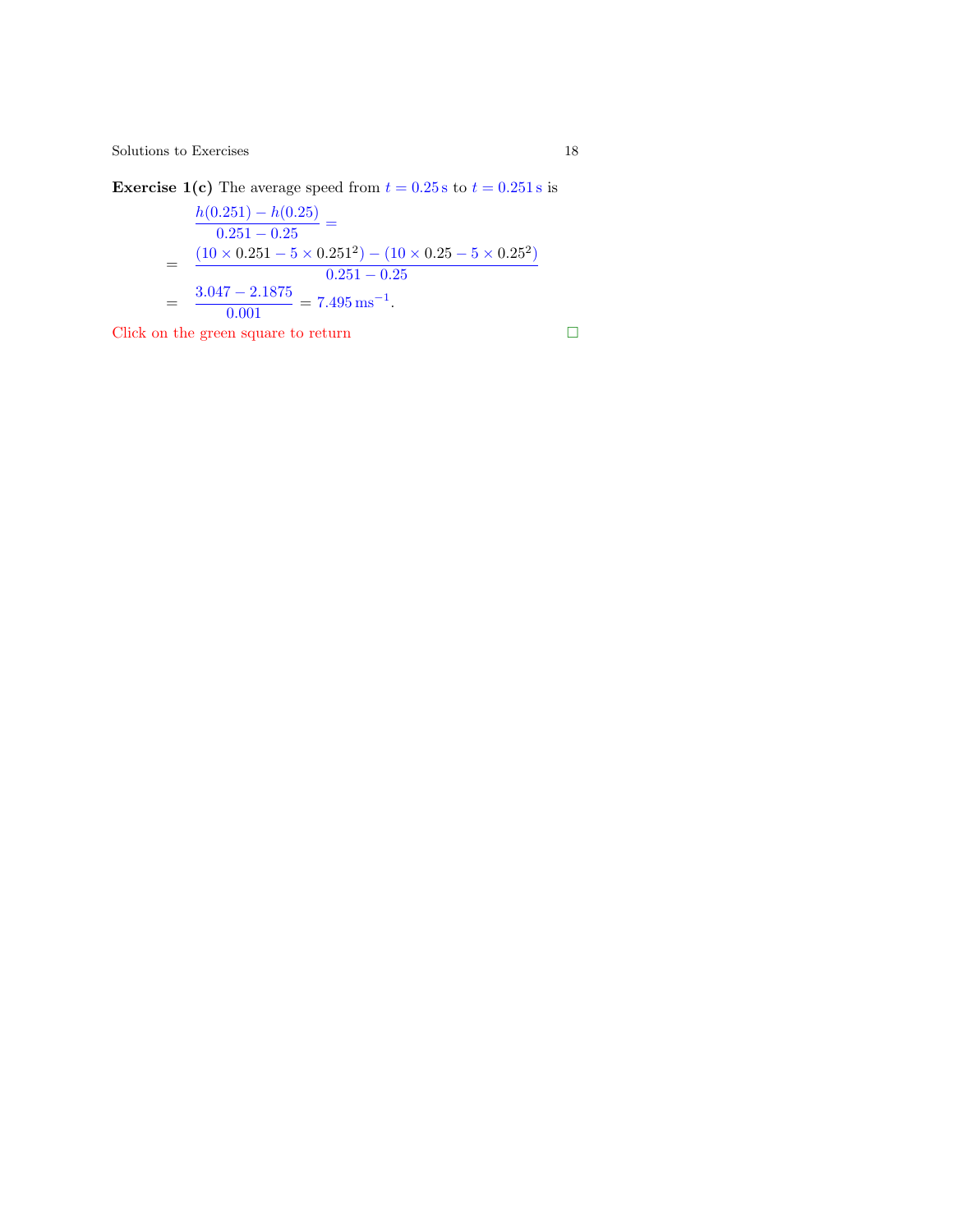<span id="page-18-0"></span> $\begin{tabular}{c} Solutions to Exercises \\ \end{tabular} \begin{tabular}{c} \textbf{5} & \textbf{19} \\ \textbf{19} & \textbf{21} \\ \end{tabular}$ 

**Exercise 1(d)** The average speed from  $t = 0.25$  $t = 0.25$  $t = 0.25$  s to  $t = 0.251$  s is

$$
\frac{h(0.2501) - h(0.25)}{0.2501 - 0.25} =
$$
\n
$$
= \frac{(10 \times 0.2501 - 5 \times 0.2501^2) - (10 \times 0.25 - 5 \times 0.25^2)}{0.2501 - 0.25}
$$
\n
$$
= \frac{2.1882 - 2.1875}{0.0001} = 7.4995 \text{ ms}^{-1}.
$$

Click on the green square to return  $\hfill\Box$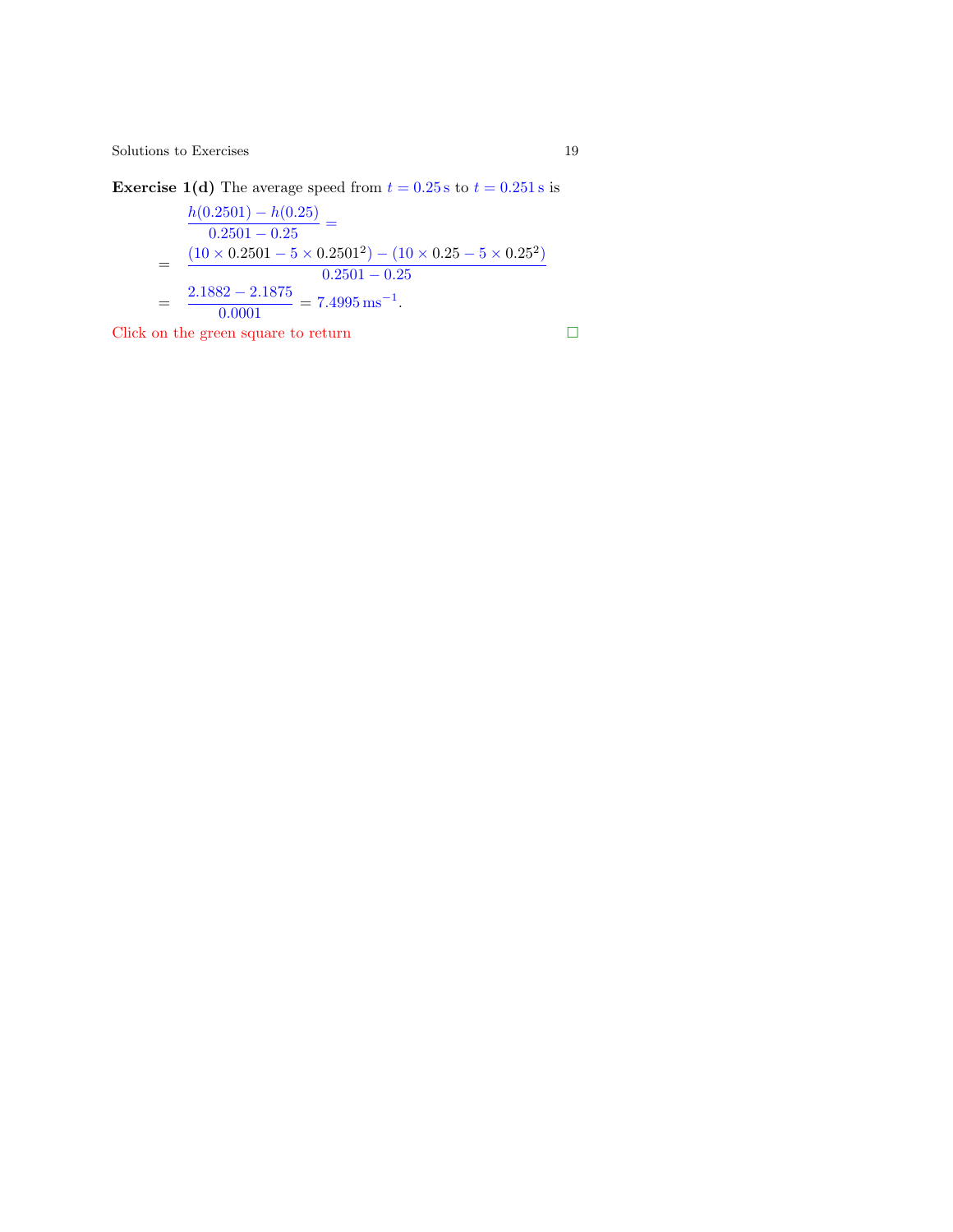### Exercise 2.

The speed is found by putting  $t = 0.25$  into  $v(t) = 10 - 10t$ . The resulting speed is

$$
v(0.25) = 10 - 10 \times 0.25 = 10 - 2.5 = 7.5
$$
 ms<sup>-1</sup>.

This was precisely the value chosen in the earlier quiz, confirming that the function  $v(t) = 10 - 10t$  is indeed the speed of the ball at any time  $t$ . Exercise 2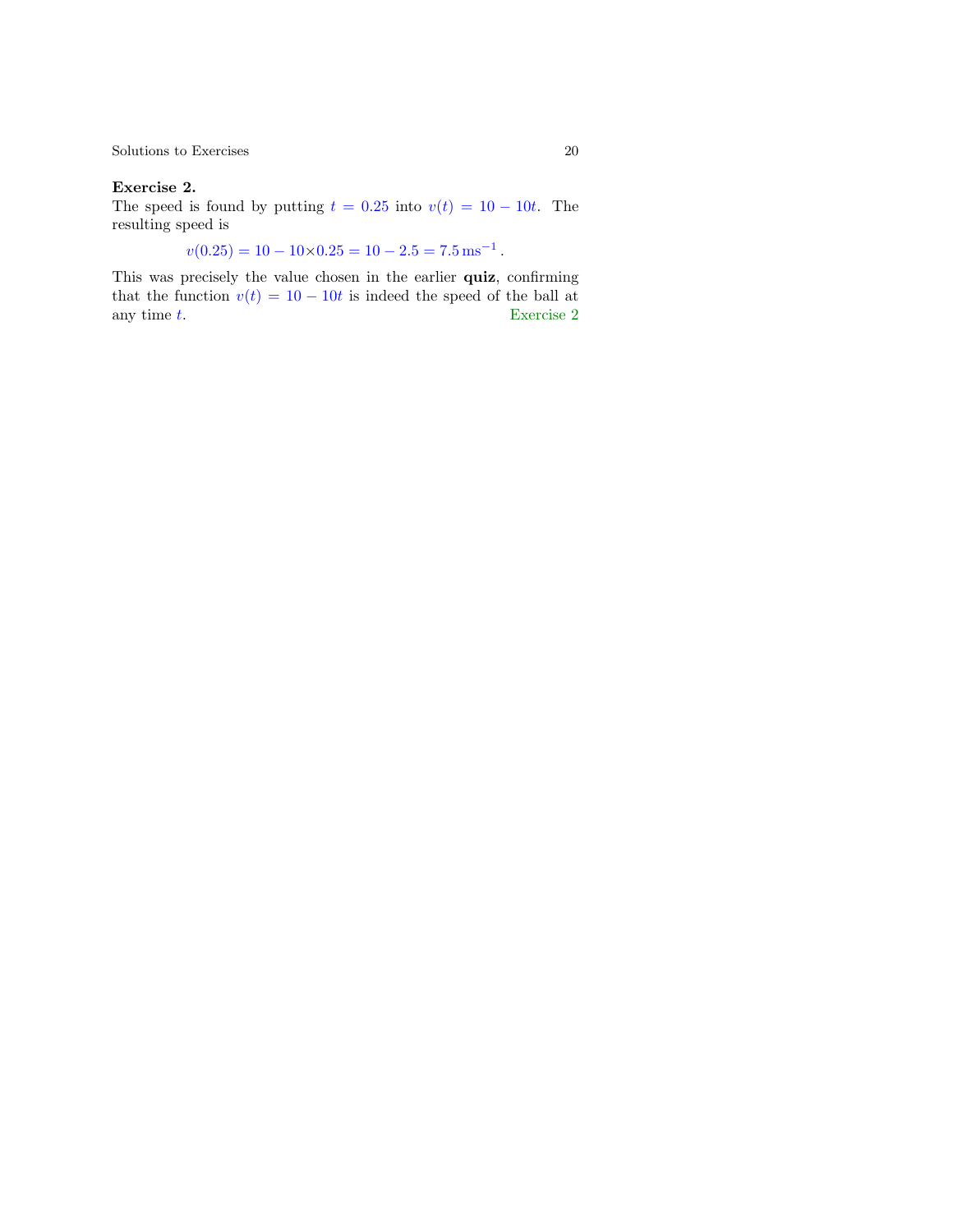**Exercise 3(a)** The derivative of  $y = f(x) = x$  is

$$
\frac{dy}{dx} = \lim_{\delta x \to 0} \frac{f(x + \delta x) - f(x)}{\delta x}
$$

$$
= \lim_{\delta x \to 0} \frac{(x + \delta x) - x}{\delta x}
$$

$$
= \lim_{\delta x \to 0} \frac{\delta x}{\delta x} = 1.
$$

The derivative is thus

$$
\frac{dy}{dx} = 1\,.
$$

This can also be deduced from the fact that  $y = x$  represents a straight line with gradient 1.

Click on the green square to return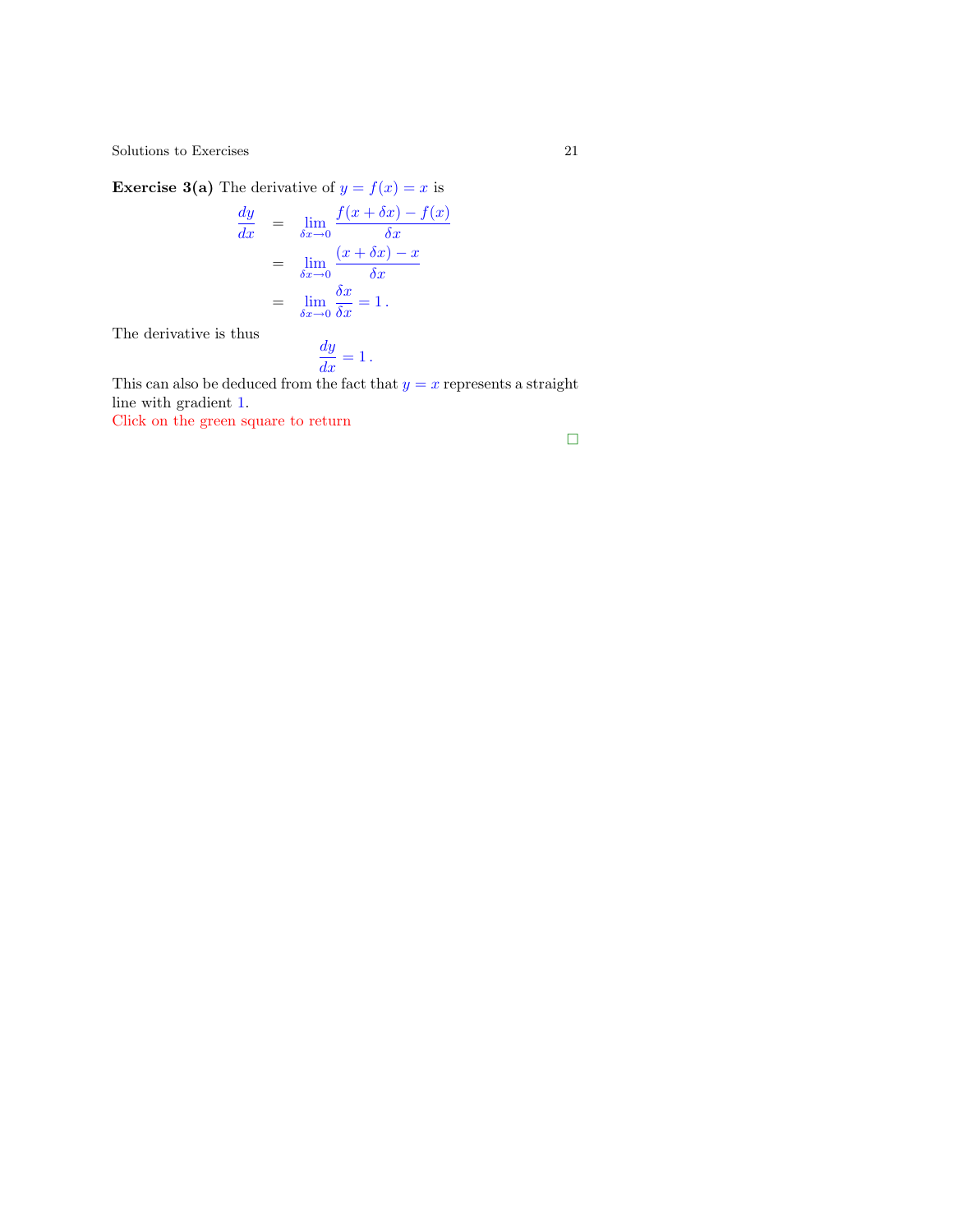**Exercise 3(b)** The derivative of  $y = f(x) = x^2$  is

$$
\frac{dy}{dx} = \lim_{\delta x \to 0} \frac{f(x + \delta x) - f(x)}{\delta x}
$$
\n
$$
= \lim_{\delta x \to 0} \frac{(x + \delta x)^2 - x^2}{\delta x}
$$
\n
$$
= \lim_{\delta x \to 0} \frac{x^2 + 2x\delta x + (\delta x)^2 - x^2}{\delta x}
$$
\n
$$
= \lim_{\delta x \to 0} \frac{2x\delta x + (\delta x)^2}{\delta x}
$$
\n
$$
= \lim_{\delta x \to 0} \frac{(2x + \delta x)\delta x}{\delta x}
$$
\n
$$
= \lim_{\delta x \to 0} (2x + \delta x) = 2x.
$$

The derivative is thus

$$
\frac{dy}{dx} = 2x.
$$

Click on the green square to return  $\hfill\Box$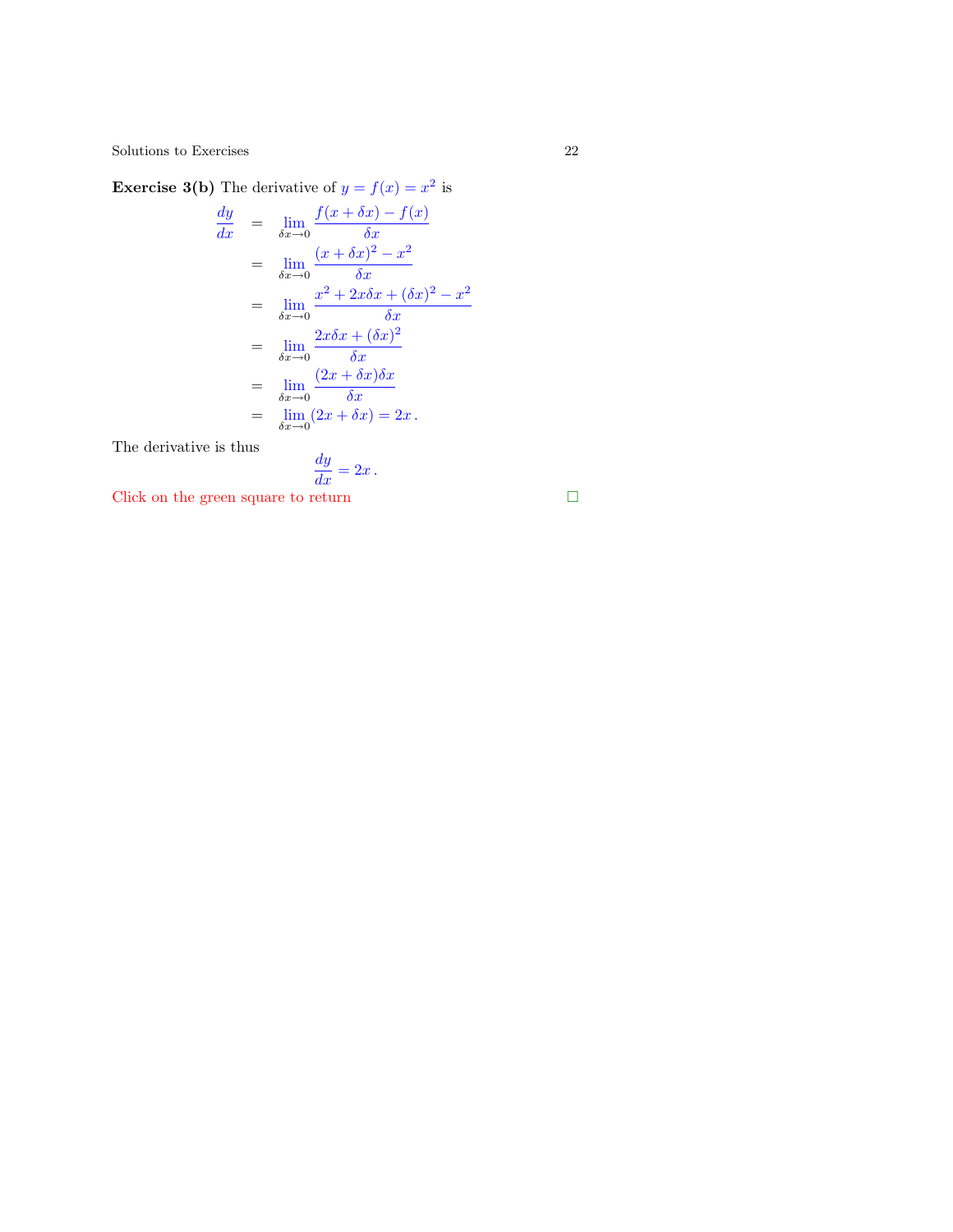**Exercise 3(c)** The derivative of  $y = f(x) = 1$  is

$$
\frac{dy}{dx} = \lim_{\delta x \to 0} \frac{f(x + \delta x) - f(x)}{\delta x}
$$

$$
= \lim_{\delta x \to 0} \frac{1 - 1}{\delta x}
$$

$$
= \lim_{\delta x \to 0} \frac{0}{\delta x}
$$

$$
= \lim_{\delta x \to 0} (0) = 0.
$$

The derivative of  $y = 1$  is thus

$$
\frac{dy}{dx} = 0\,.
$$

This is a special case of the rule that the derivative of a constant is always zero.

Click on the green square to return  $\hfill \square$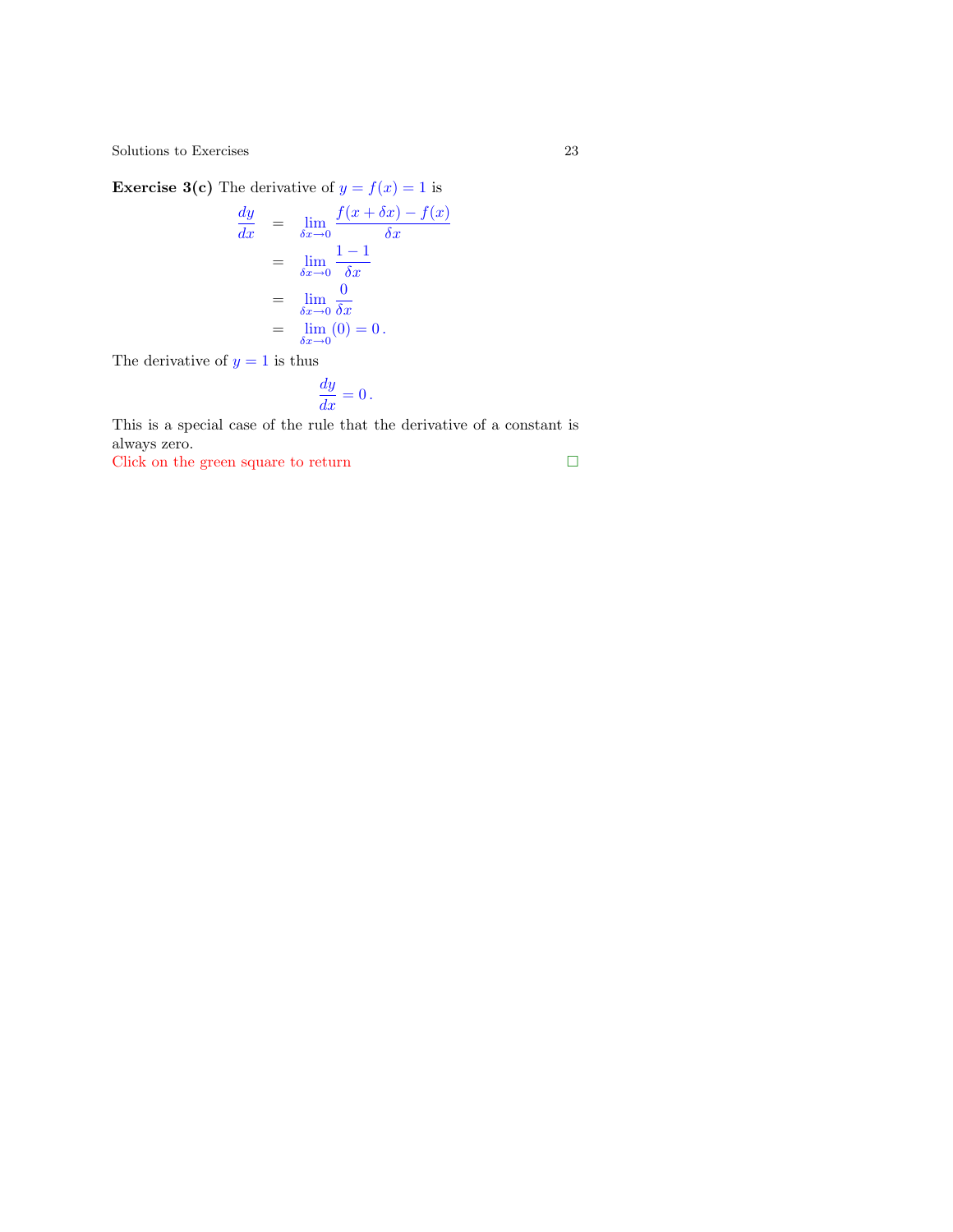**Exercise 4(a)** According to **exercise 3** the derivative of the function  $y = x$  is  $\frac{d}{dx}$ 

$$
\frac{dy}{dx} = 1.
$$

Therefore the gradient of the tangent to the curve at [the](#page-9-0) point with coordinates  $(2, 2)$ , i.e. when  $x = 2$ , is

$$
\left. \frac{dy}{dx} \right|_{x=2} = 1 \, .
$$

This is the gradient of the straight line  $y = x$ . Click on the green square to return

$$
\Box
$$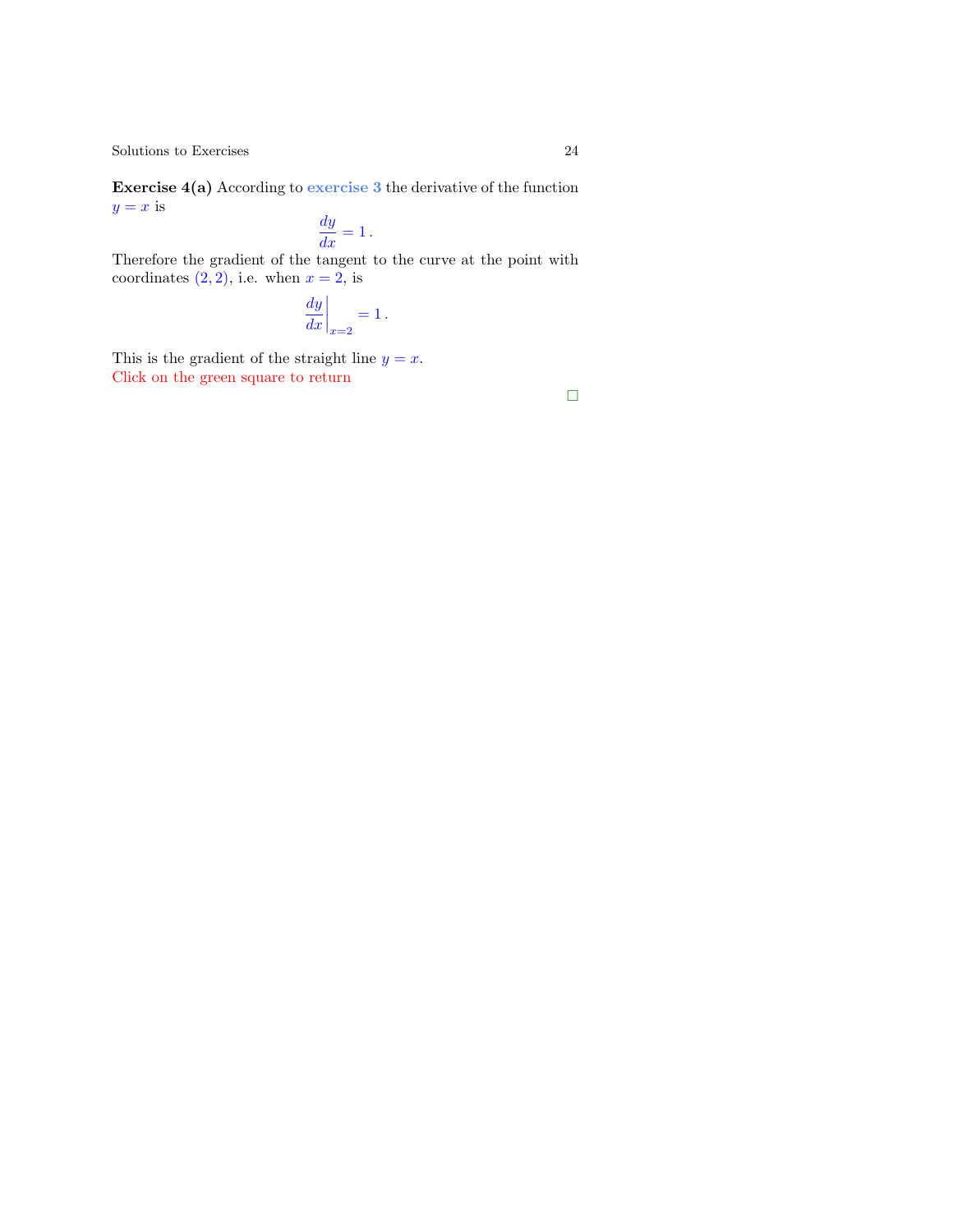**Exercise 4(b)** From exercise 3 the derivative of the function  $y = x^2$ is

 $\frac{dy}{dx} = 2x$ .

Therefore the gradient of the tangent to the curve at the point with coordinates (3, 9) is the value of  $\frac{dy}{dx}$  at  $x = 3$ , i.e.

$$
\left. \frac{dy}{dx} \right|_{x=3} = 2 \times 3 = 6 \, .
$$

Click on the green square to return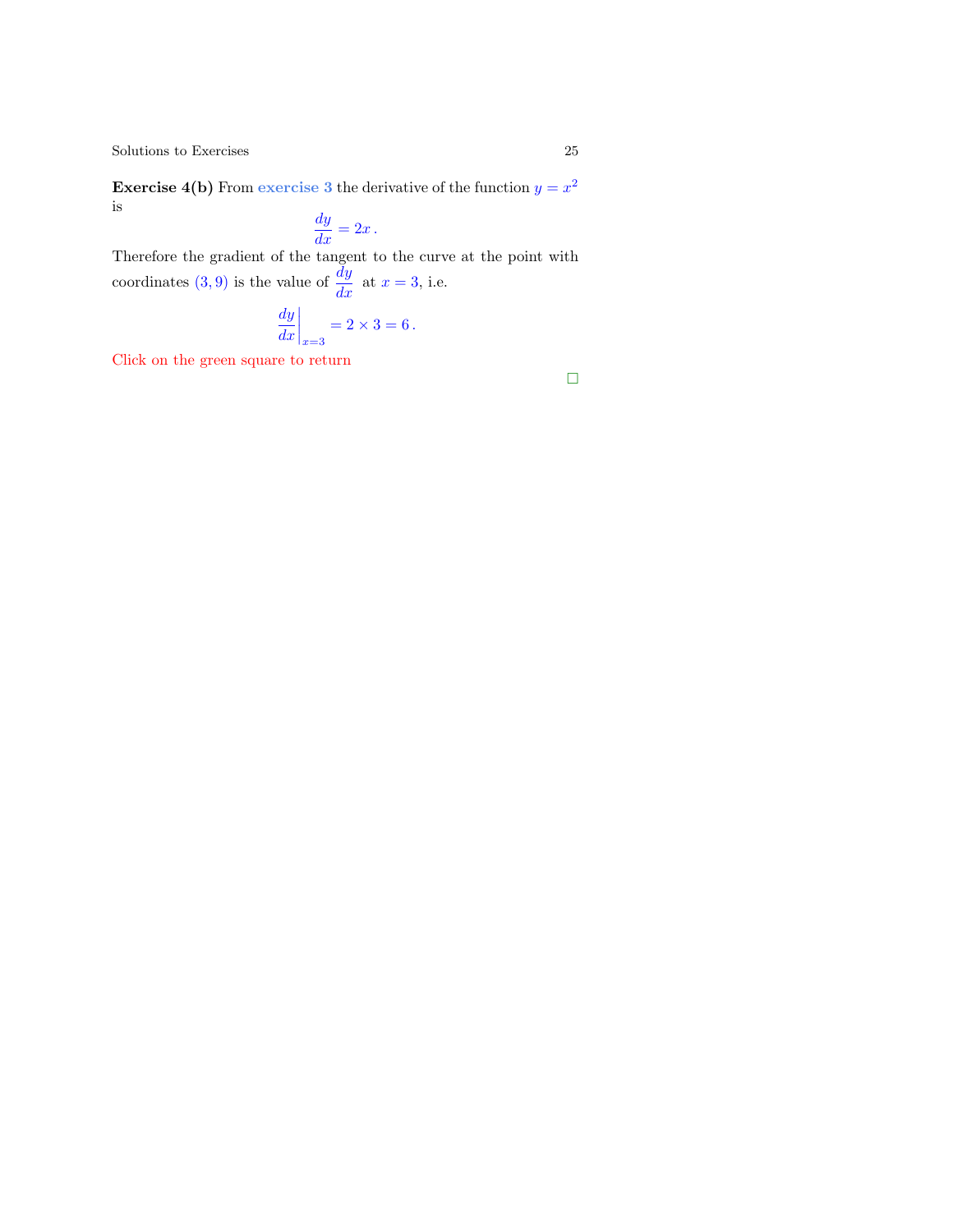Exercise  $4(c)$  From exercise 3 the derivative of the constant function  $y = 1$  is  $\overline{d}_{01}$ 

$$
\frac{dy}{dx} = 0.
$$

Therefore the gradient of the tangent to the curve at any point, including the point with coordinates  $(27, 1)$ , is zero, i.e.

$$
\left. \frac{dy}{dx} \right|_{x=3} = 0 \, .
$$

Click on the green square to return  $\hfill \Box$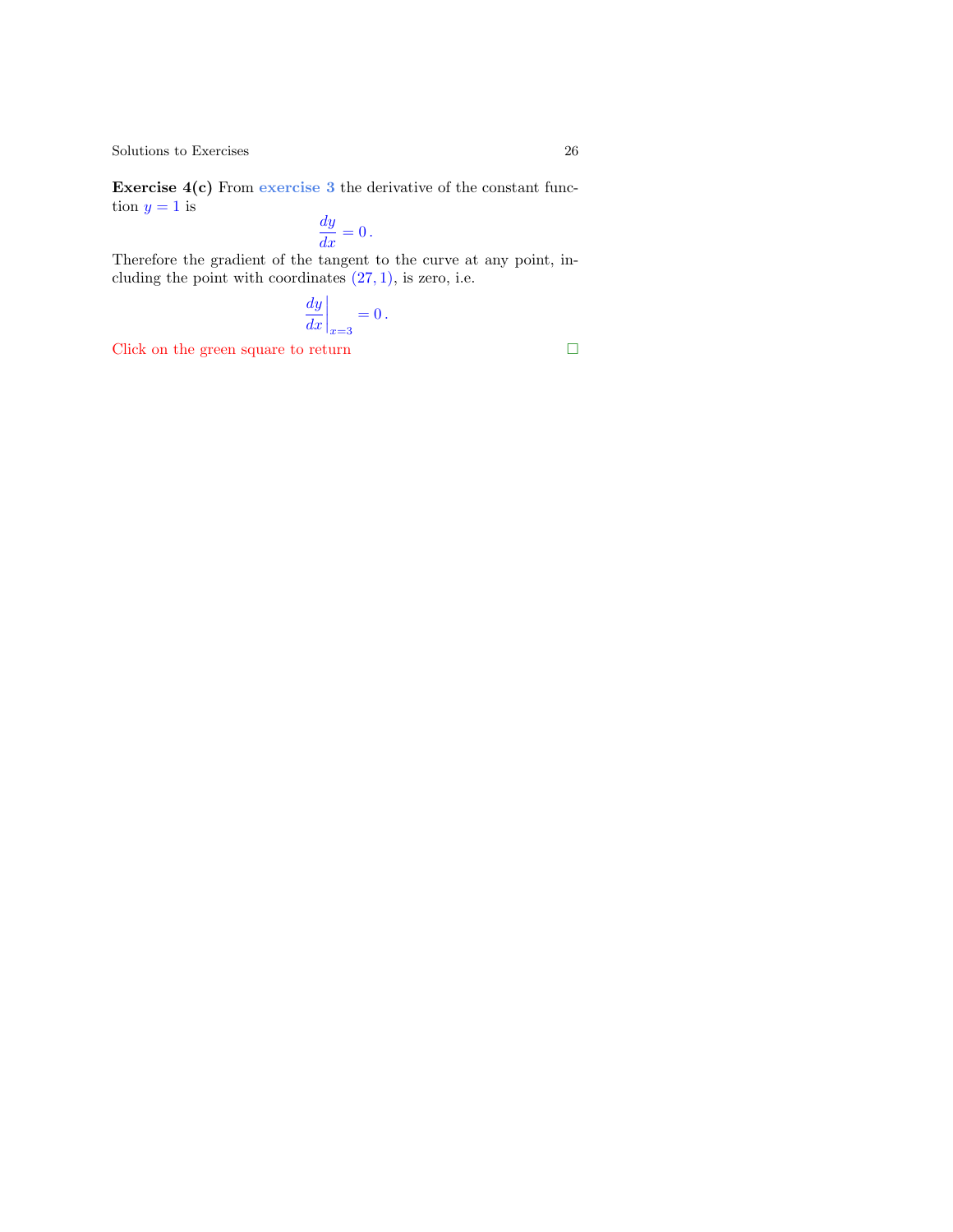Exercise 5(a) Using the rules of differentiation

$$
y = 3x^{4} + 4x^{5}
$$
  
\n
$$
\frac{dy}{dx} = \frac{d}{dx}(3x^{4}) + \frac{d}{dx}(4x^{5})
$$
  
\n
$$
= 4 \times 3x^{(4-1)} + 5 \times 4x^{(5-1)}
$$
  
\n
$$
= 4 \times 3x^{3} + 5 \times 4x^{4} = 12x^{3} + 20x^{4}
$$

Click on the green square to return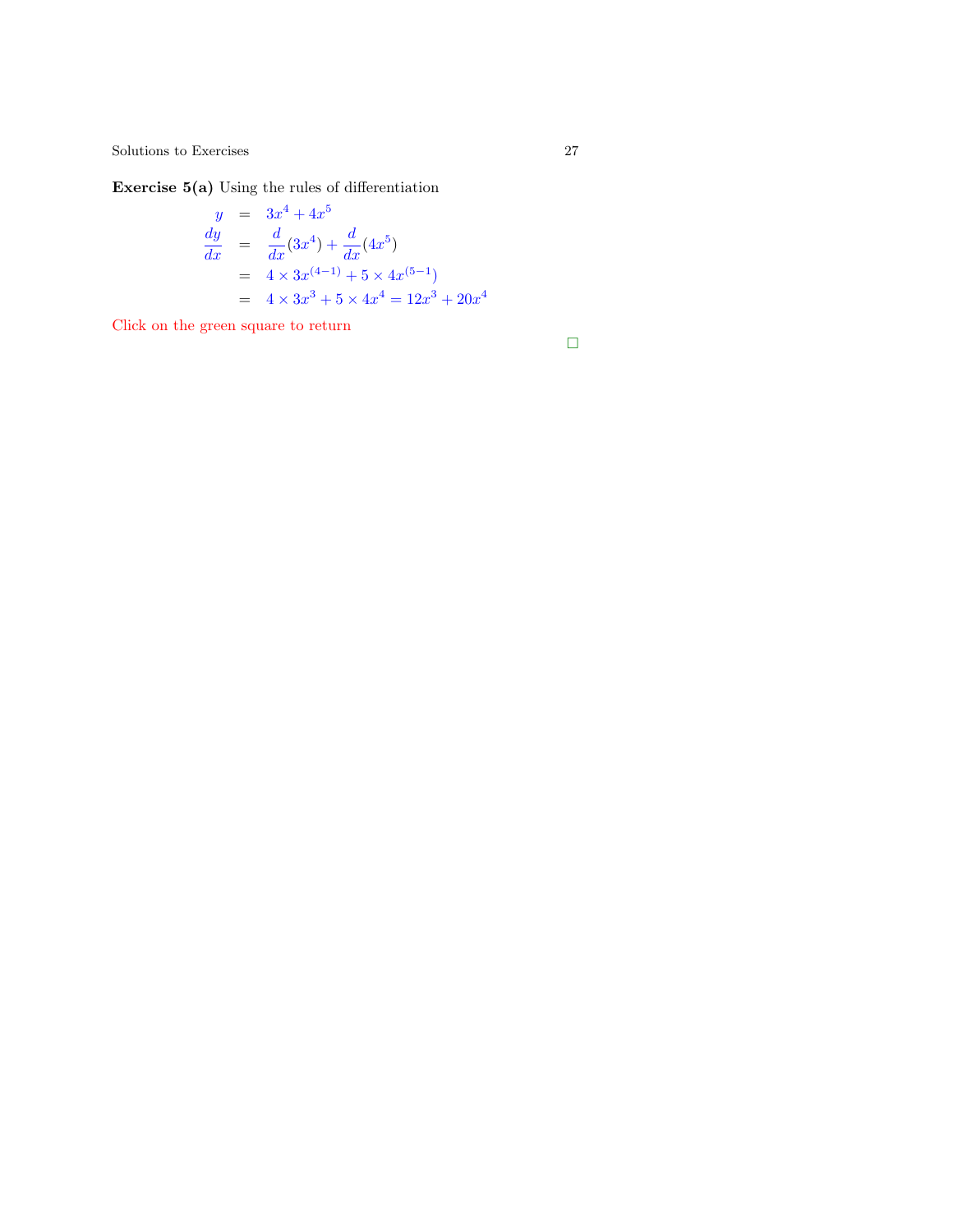**Exercise 5(b)** From the package on **powers**,  $2\sqrt{x} = 2x^{\frac{1}{2}}$ , so using the rules of differentiation

$$
y = 2x^{\frac{1}{2}}
$$
  
\n
$$
\frac{dy}{dx} = \frac{d}{dx}(2x^{\frac{1}{2}})
$$
  
\n
$$
= \frac{1}{2} \times 2x^{(\frac{1}{2}-1)}
$$
  
\n
$$
= x^{-\frac{1}{2}} = \frac{1}{\sqrt{x}}
$$

Click on the green square to return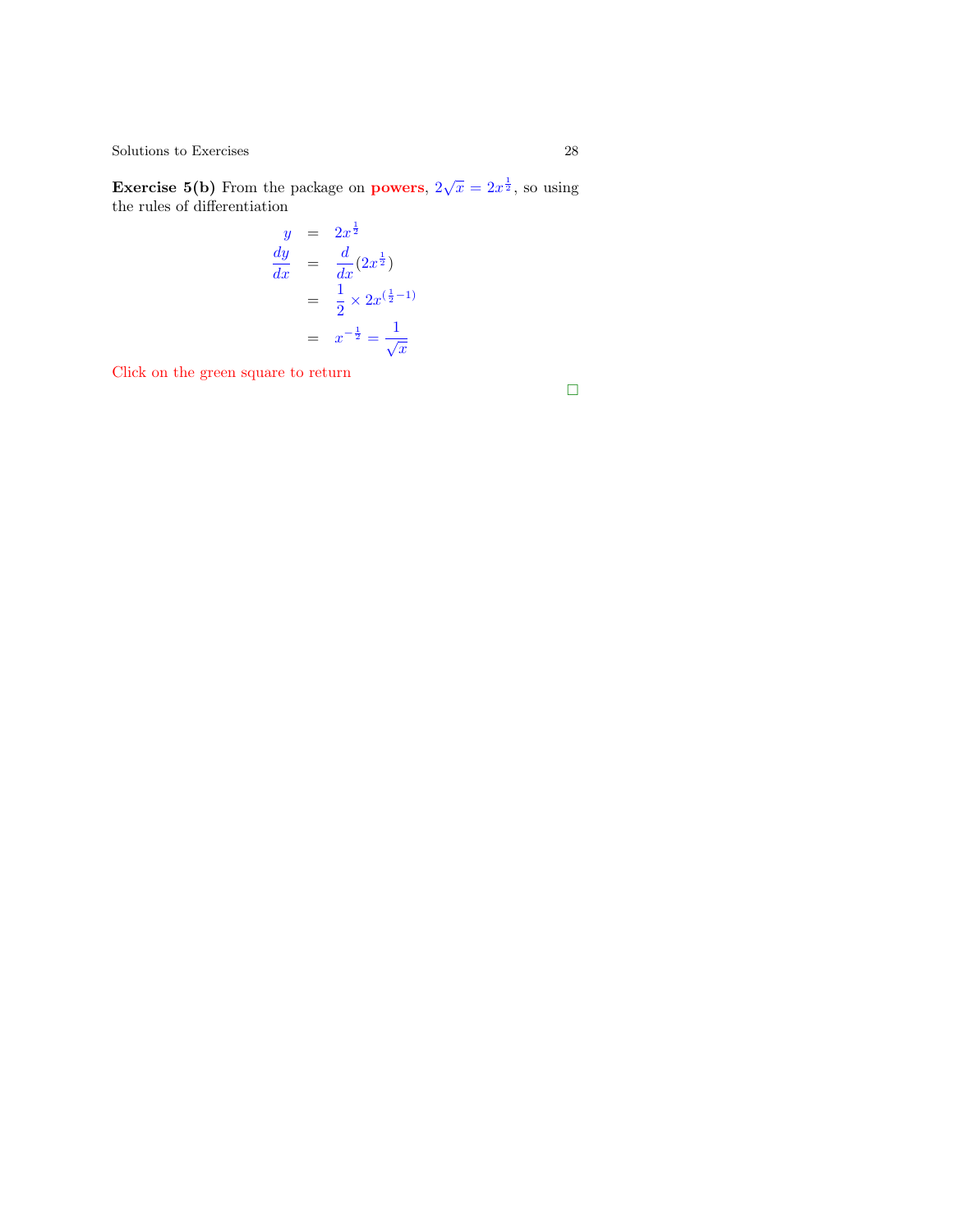Exercise 5(c) The function may be rewritten (see the package on powers) as,  $\overline{4}$ 

$$
y = \frac{4}{x^3} - 3\sqrt[3]{x} = 4x^{-3} - 3x^{\frac{1}{3}},
$$

and using the rules of differentiation

$$
y = 4x^{-3} - 3x^{\frac{1}{3}}
$$
  
\n
$$
\frac{dy}{dx} = \frac{d}{dx}(4x^{-3}) - \frac{d}{dx}(3x^{\frac{1}{3}})
$$
  
\n
$$
= (-3) \times 4x^{(-3-1)} - (\frac{1}{3}) \times 3 \ x^{(\frac{1}{3}-1)}
$$
  
\n
$$
= -12x^{-4} - x^{-\frac{2}{3}} = -\frac{12}{x^4} - \frac{1}{x^{\frac{2}{3}}}
$$
  
\n
$$
= -\frac{12}{x^4} - \frac{1}{\sqrt[3]{x^2}}.
$$

Click on the green square to return  $\hfill \square$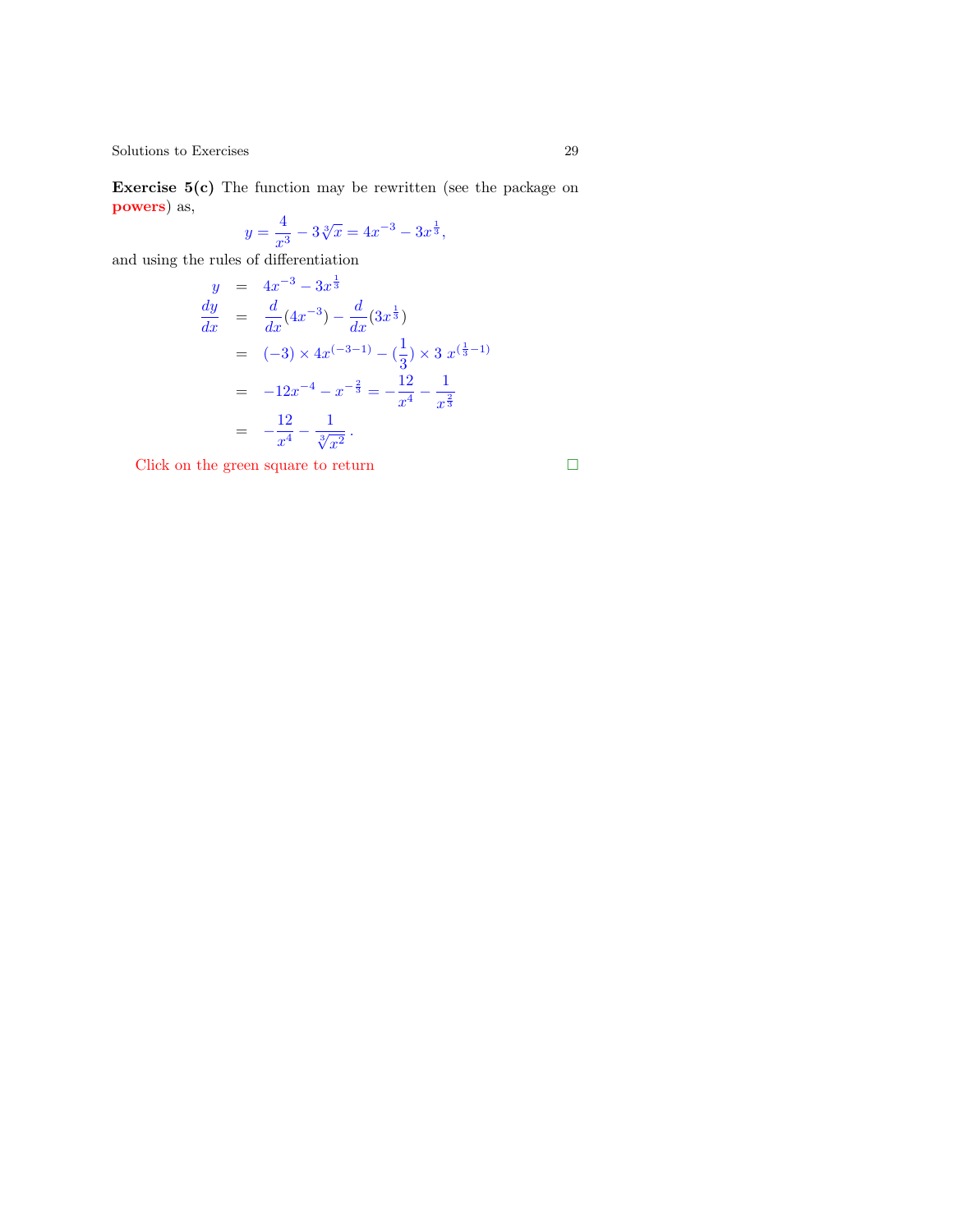Exercise 6(a) Using the rules of differentiation and the table of derivatives

$$
\frac{dy}{dz} = 2\frac{d}{dz} \left( \sin\left(\frac{1}{2}z\right) \right)
$$

$$
= 2 \times \frac{1}{2} \cos\left(\frac{1}{2}z\right)
$$

$$
= \cos\left(\frac{1}{2}z\right)
$$

Click on the green square to return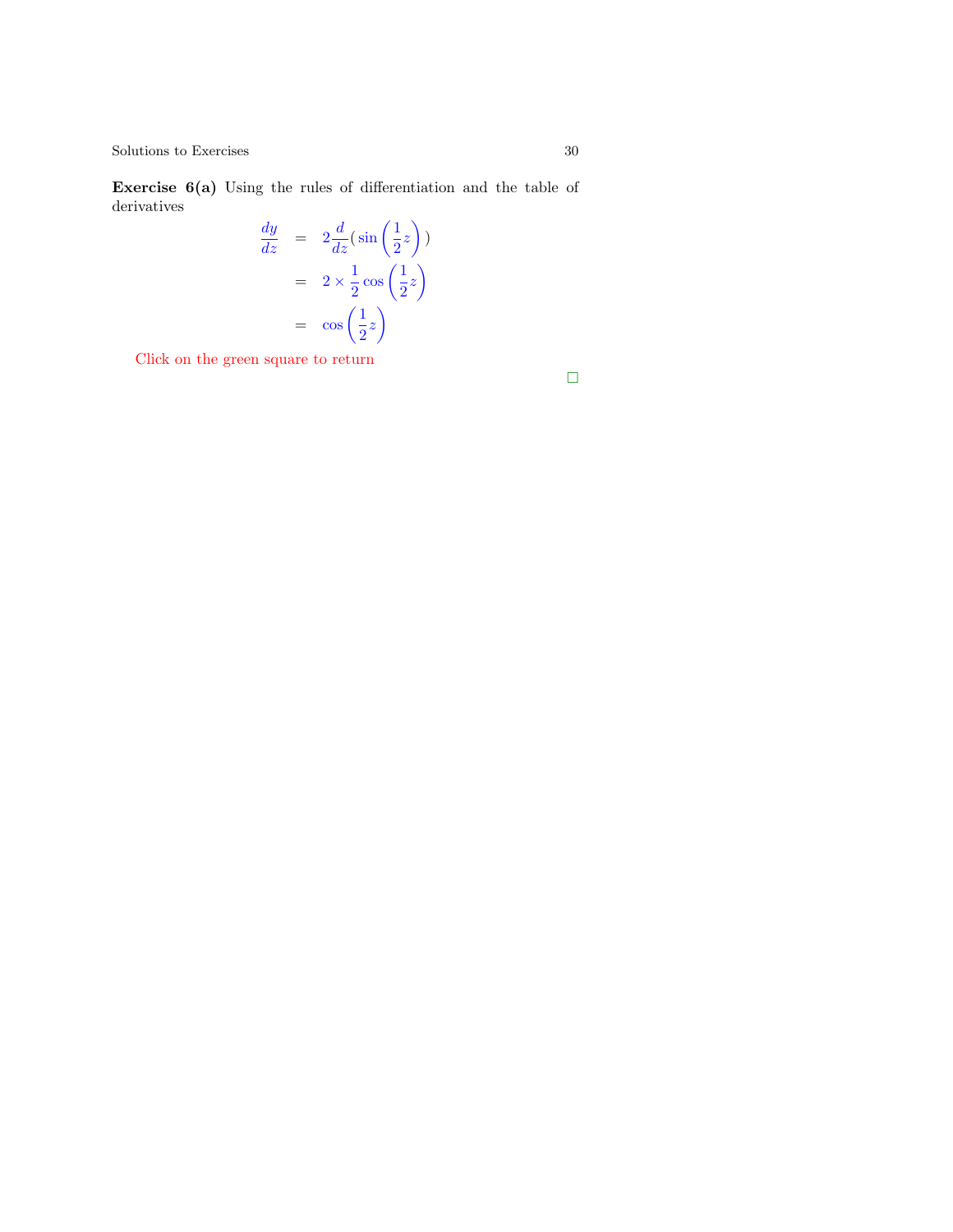<span id="page-30-0"></span>**Exercise 6(b)** Rewriting the function  $y = \frac{4}{3}$  $\frac{1}{z} - 3\ln(4z)$  as

$$
y = 4z^{-1} - 3\ln(4z)
$$

and using the table of derivatives

$$
\frac{dy}{dz} = \frac{d}{dz}(4z^{-1}) - 3\frac{d}{dz}(\ln(4z))
$$
  
= (-1) \times 4z^{(-1-1)} - 3 \times \frac{1}{z}  
= -4z^{-2} - \frac{3}{z} = -\frac{4}{z^2} - \frac{3}{z}

Click on the green square to return

$$
\qquad \qquad \Box
$$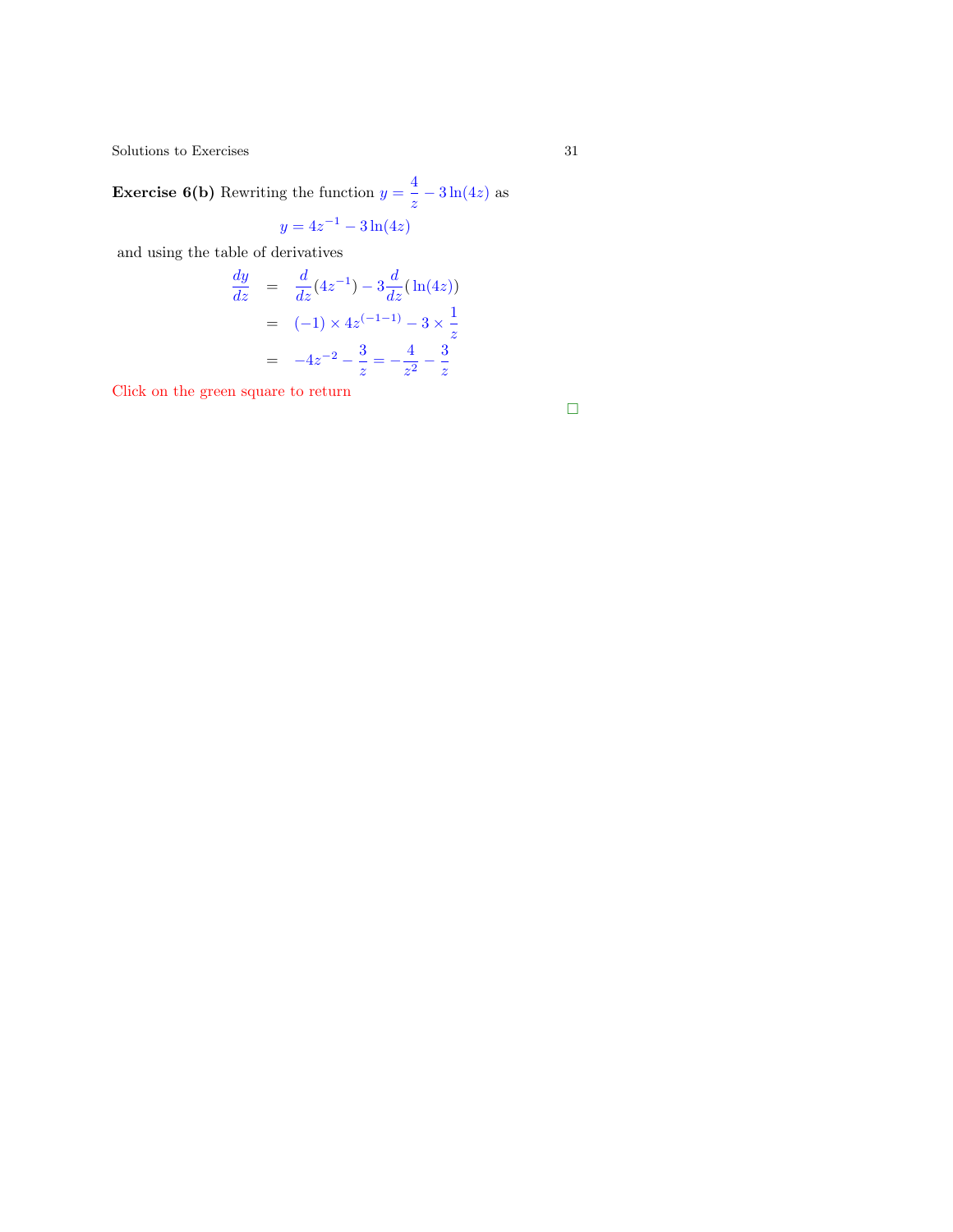$\begin{tabular}{c} Solutions to Exercises \\ 32 \end{tabular}$ 

Exercise 6(c) Using the rules of differentiation and the table of derivatives

$$
\frac{dy}{dz} = 2\frac{d}{dz}(\ln(7z)) + 3\frac{d}{dz}(\cos(2z))
$$

$$
= 2 \times \frac{1}{z} + 3 \times (-2\sin(2z))
$$

$$
= \frac{2}{z} - 6\sin 2z
$$

Click on the green square to return  $\hfill \square$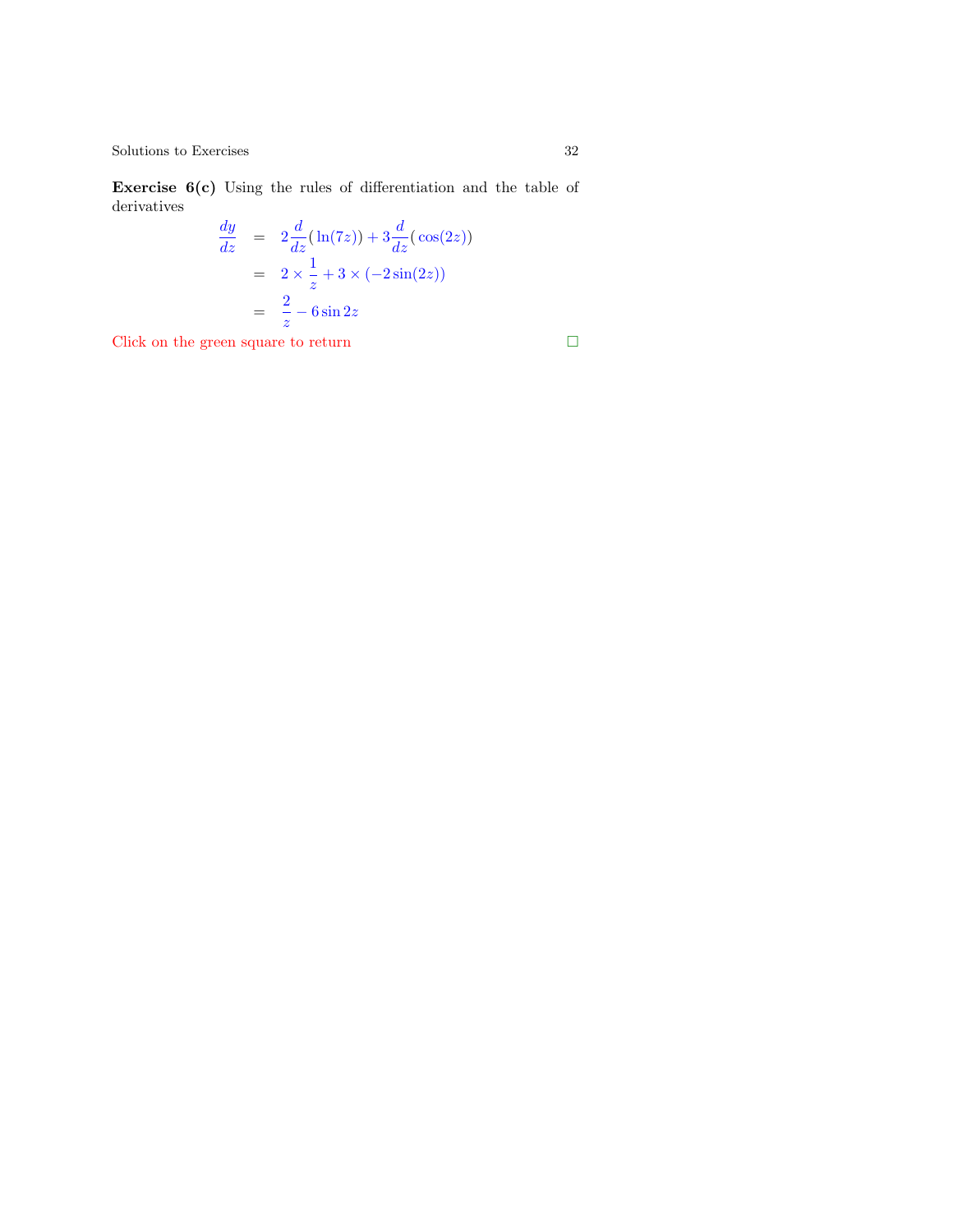<span id="page-32-0"></span>**Exercise 6(d)** Since 
$$
\frac{d}{dz} (e^{az}) = ae^{az}
$$
,  
\n
$$
\frac{dy}{dz} = \frac{d}{dz} (e^{3z}) - 3\frac{d}{dz} (e^{z})
$$
\n
$$
= 3e^{3z} - 3e^{z}
$$
\n
$$
= 3(e^{3z} - e^{z}).
$$

Click on the green square to return  $\hfill \Box$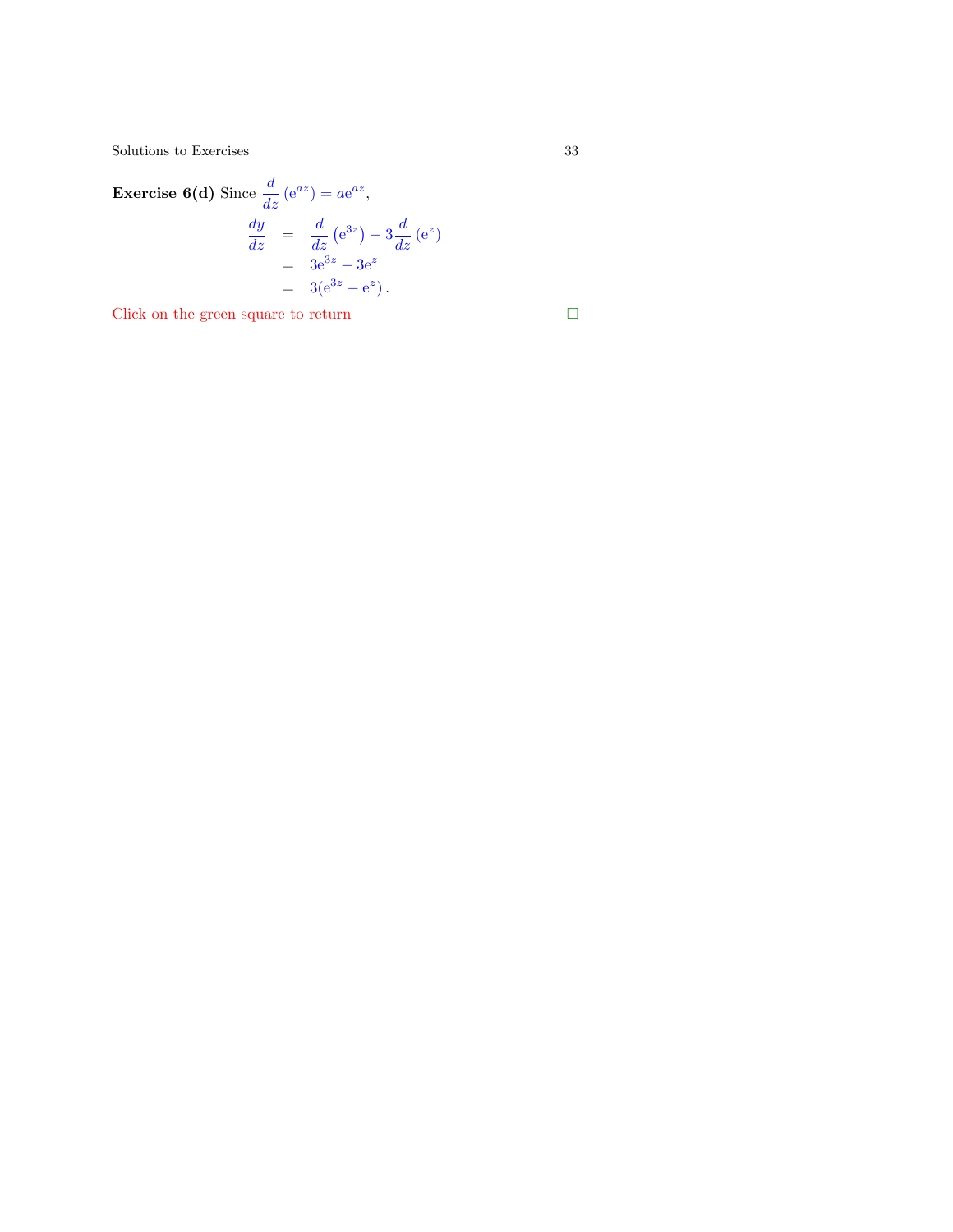Solutions to Quizzes 34

# Solutions to Quizzes

Solution to Quiz: The table below shows the details of the calculations that were done in example 1 and exercise 1.

| Times distance measured (s) | Time interval (s) | Average speed $(ms^{-1})$ |
|-----------------------------|-------------------|---------------------------|
| $t = 0.25$ to $t = 1$       | 0.75              | 3.75                      |
| $t = 0.25$ to $t = 0.5$     | 0.25              | 6.25                      |
| $t = 0.25$ to $t = 0.375$   | 0.125             | 6.87                      |
| $t = 0.25$ to $t = 0.3125$  | 0.0625            | 7.1875                    |
| $t = 0.25$ to $t = 0.251$   | 0.001             | 7.495                     |
| $t = 0.25$ to $t = 0.2501$  | 0.0001            | 7.4995                    |

The difference in speeds is measured over decreasing intervals of time staring at  $t = 0.25$  s. As this interval of time decreases, so the average speed tends towards  $7.5 \,\mathrm{ms}^{-1}$ . This is then taken to be the speed of the ball at the point when  $t = 0.25$  s. This limiting process, taking averages over smaller and smaller intervals, is at the heart of differentiation.

End Quiz